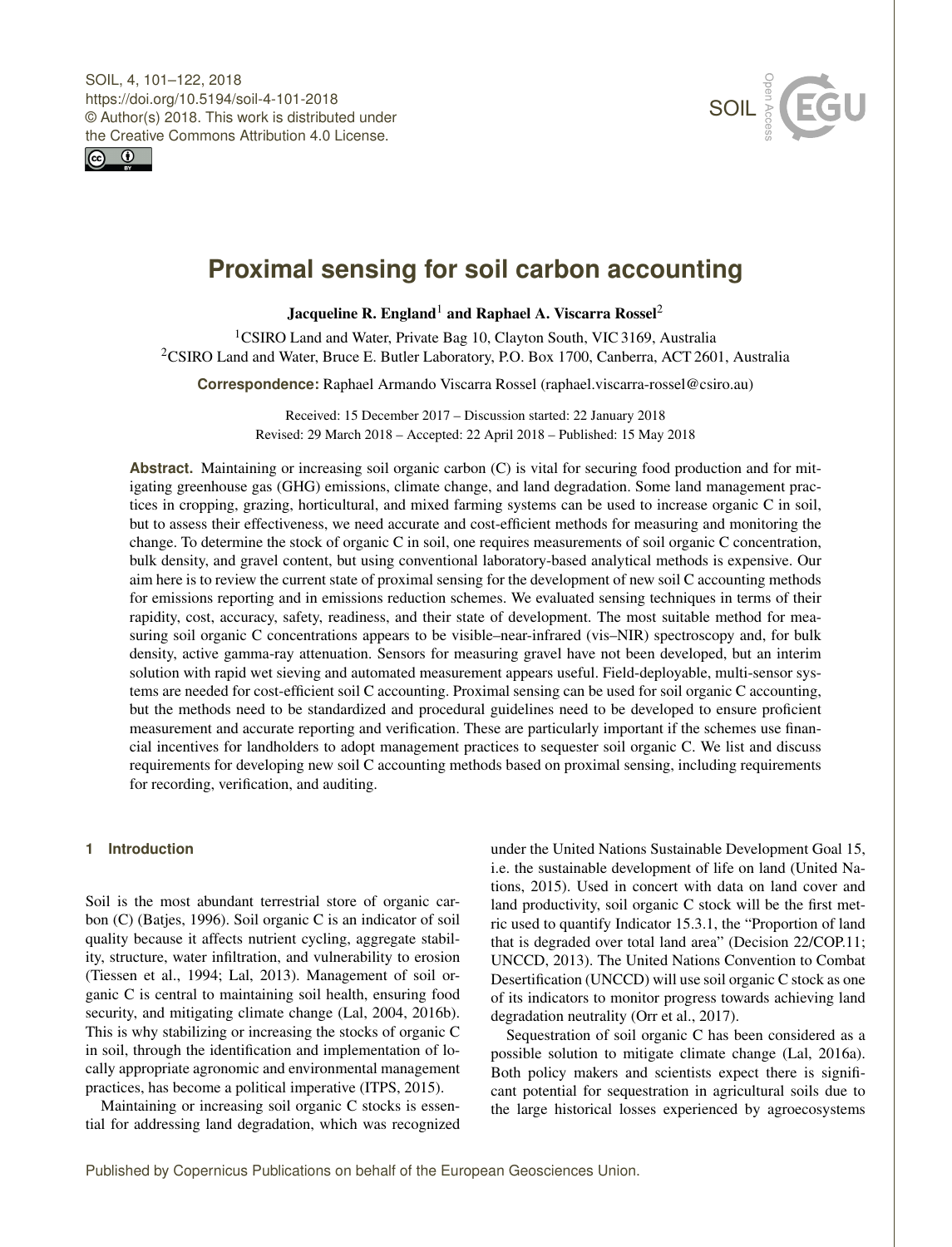[\(Cole et al.,](#page-17-0) [1997\)](#page-17-0). Studies over several decades have demonstrated that improved land use and management can help to sequester organic C in soil and to reduce greenhouse gas (GHG) emissions [\(Smith et al.,](#page-20-3) [2008;](#page-20-3) [Ogle et al.,](#page-19-1) [2005;](#page-19-1) [Poeplau and Don,](#page-19-2) [2015\)](#page-19-2). This opportunity was the motivation behind the "4 pour 1000" initiative, launched at the COP21 meeting in Paris, which aims to increase global soil organic C stocks by 4 parts per 1000 (or 0.4 %) per year as compensation for global GHG emissions from anthropogenic sources. Engagement in "4 pour 1000" involves stakeholders voluntarily committing to implementing farming practices that maintain or enhance organic C stocks in agricultural soil and to preserving C-rich soil [\(Lal,](#page-18-4) [2016a\)](#page-18-4). In addition to increasing soil organic C, the initiative provides an opportunity to implement transparent and credible protocols and methods for C accounting, monitoring, reporting, and verification that are compatible with national GHG inventory procedures [\(Chambers et al.,](#page-17-1) [2016\)](#page-17-1).

Although there is good potential for changes in agricultural land use and management to sequester soil organic C [\(Machmuller et al.,](#page-18-5) [2015\)](#page-18-5), their implementation requires efficient new methods for measurement and monitoring of C stocks. To determine baselines and to assess the success of management practices for sequestering soil organic C, the variability in soil organic C stock needs to be quantified in both space (laterally across the landscape and vertically down the soil profile) and time. Changes in soil organic C stock that are due to changes in land use and management or climate occur slowly (e.g. compared to changes in biomass C) and must be measured over periods longer than 5 to 10 years [\(Smith,](#page-20-4) [2004\)](#page-20-4). Changes are also likely to be small relative to the C stock that is present in the soil, which is variable. New measurement methods are also needed to delineate the potential benefits and liabilities of establishing soil C projects and C accounting activities [\(IPCC,](#page-18-6) [2007\)](#page-18-6). Methods for soil organic C sampling and analysis must be accurate, practical, inexpensive, and cost-efficient and when used for monitoring, they must consider the minimum detectable difference [\(Batjes and van Wesemael,](#page-16-1) [2015\)](#page-16-1). Additionally, the new methods should accurately quantify the magnitude and uncertainty of soil C change that could be attained by introducing defined agricultural management practices [\(Paustian et al.,](#page-19-3) [2016\)](#page-19-3).

The quantification of soil organic C stock change requires the measurement of soil organic C concentration, bulk density, and gravel content over time. Conventional methods to measure soil organic C stocks involve field soil sampling, followed by sample preparation and laboratory analysis. For the determination of soil C concentration, dry combustion (e.g. [Nelson and Sommers,](#page-19-4) [1996\)](#page-19-4) is the benchmark method because of the vast experience acquired in using it and because of its accuracy. For bulk density, conventional measurements are made using the volumetric ring method or the clod method for soil containing a lot of rock fragments [\(Blake and Hartge,](#page-16-2) [1986\)](#page-16-2). For gravel content, the conventional procedure involves manual separation of gravel from the fine-earth fraction [\(McKenzie et al.,](#page-19-5) [2002\)](#page-19-5). These methods are time-consuming and expensive, particularly for measuring at depth.

Sensors can provide rapid, accurate, inexpensive, and nondestructive measurements of soil organic C stocks and other soil properties. Their measurements are accurate and costefficient [\(Viscarra Rossel and Brus,](#page-21-0) [2018\)](#page-21-0). While there are several reviews on the use of sensors for measuring soil organic C concentration (e.g. [Bellon-Maurel and McBratney,](#page-16-3) [2011;](#page-16-3) [Izaurralde et al.,](#page-18-7) [2013;](#page-18-7) [Reeves et al.,](#page-19-6) [2012;](#page-19-6) [Stenberg](#page-20-5) [et al.,](#page-20-5) [2010;](#page-20-5) [Viscarra Rossel et al.,](#page-21-1) [2011\)](#page-21-1), few studies report sensors for measuring bulk density or gravel [\(Lobsey and](#page-18-8) [Viscarra Rossel,](#page-18-8) [2016;](#page-18-8) [Fouinat et al.,](#page-17-2) [2017\)](#page-17-2) or the integration of sensing for soil organic C accounting. Our objective here is to review the current state of proximal sensing for soil C accounting. Specifically, our aims were to review: (1) soil C accounting for emissions reporting and in emissions reduction schemes, (2) the current state of proximal sensing for measuring soil organic C stocks and monitoring its change and (3) the use of proximal sensors in the development of new soil organic C accounting methodologies.

#### **2 Soil organic carbon accounting**

The development of new technologies for soil organic C accounting concerns two areas of national GHG policy and reporting: national emissions reporting obligations under the United Nations Framework Convention on Climate Change (UNFCCC) and the Kyoto Protocol and domestic schemes that seek to reduce or offset emissions through a range of activities, including improved land management practices.

The UNFCCC, and later the Kyoto Protocol, set up a system of national communications and national inventory reporting to be compiled by parties and published by the UN-FCCC. To estimate GHG emissions and to monitor changes in C stocks, including soil organic C, the International Panel on Climate Change (IPCC) developed a tiered methodology that relates data on land use and management activities to emissions and storage factors to estimate fluxes from the activities [\(IPCC,](#page-18-9) [2006\)](#page-18-9). The three-tiered approach depends on the scale, capability, and availability of data. Where countryspecific data are currently lacking, a global default (Tier 1) approach can be used. Tier 1 methods use default equations with data from globally available land cover classes and global defaults for reference soil organic C stocks, change factors, and emission factors. Tier 2 methods include nationally derived land cover classes and data for reference soil organic C stocks, change factors, and emission factors specific to local conditions. Tier 3 methods might include national data from the integration of ongoing ground-measurement programs, earth observation, and mechanistic models. Tier 2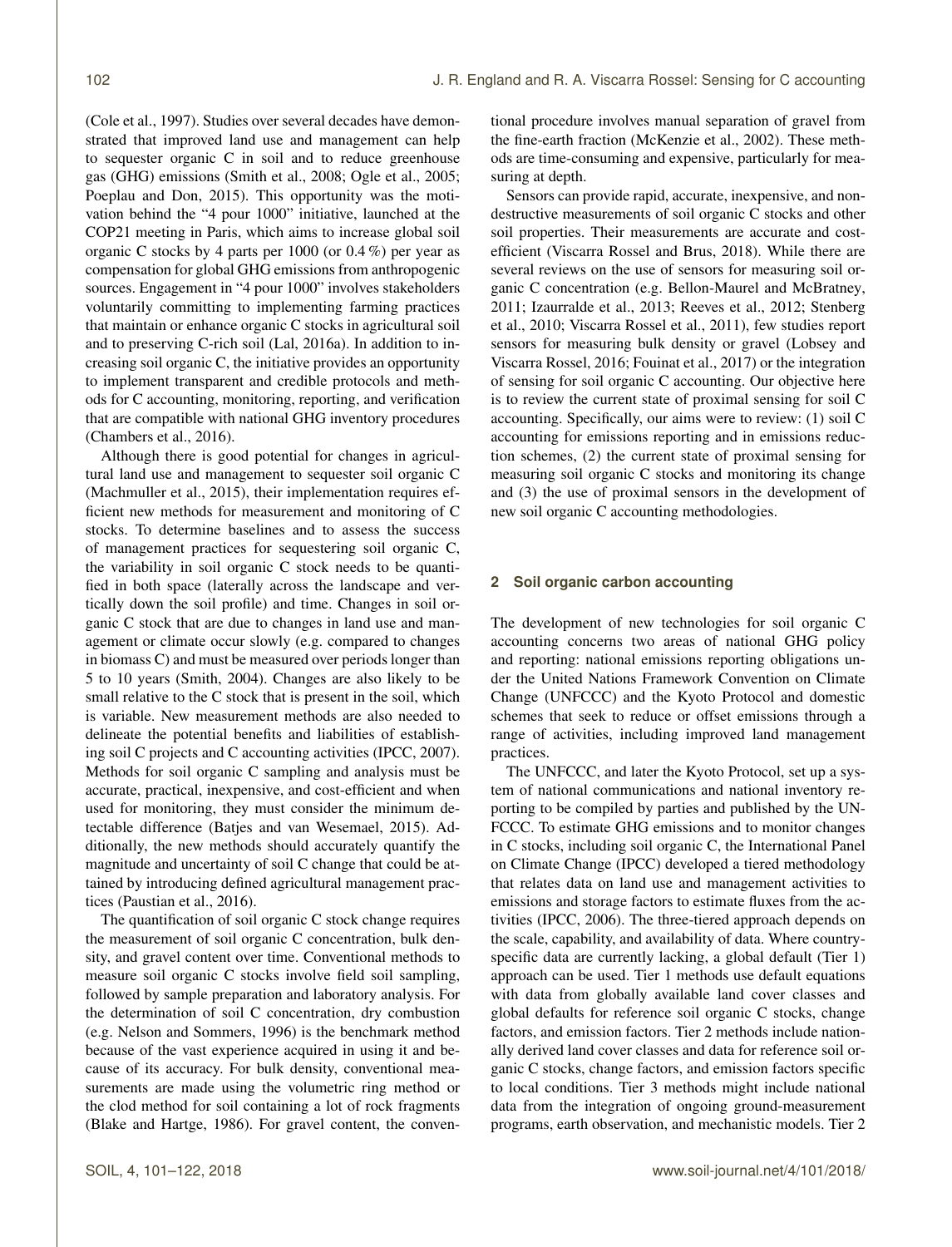<span id="page-2-0"></span>**Table 1.** Examples of methodologies for estimating change in soil organic C for mitigation actions related to changed management of agricultural land. Emissions Reduction Fund (ERF); Climate Change and Emissions Management Act (CCEMA); Alberta Offset System (AOS); Climate Policy Framework (CPF).

| Country   | Policy setting                  | Developer                                               | Methodology                                                                                        | Activity                                                                    | Approach                                                        |
|-----------|---------------------------------|---------------------------------------------------------|----------------------------------------------------------------------------------------------------|-----------------------------------------------------------------------------|-----------------------------------------------------------------|
| Australia | ERF                             | Australian Government                                   | Sequestering C in soil<br>in grazing systems<br>(Australian Government, 2014)                      | Changed management<br>of grassland                                          | Direct measurement                                              |
| Australia | ERF                             | <b>Australian Government</b>                            | Estimating sequestration of C<br>in soil with default values<br>(Australian Government, 2015)      | Changed management<br>of cropland                                           | Modelling                                                       |
| Australia | <b>ERF</b>                      | Australian Government                                   | Measurement of soil C<br>sequestration in agricultural<br>systems<br>(Australian Government, 2018) | Changed management<br>of grassland, cropland,<br>horticulture               | Direct measurement<br>with sensors                              |
| Canada    | CCEMA, AOS                      | Government of Alberta                                   | <b>Conservation Cropping</b><br>Protocol <sup>1</sup>                                              | Changed management<br>of cropland                                           | Sequestration coefficients<br>from measurement<br>and modelling |
| Canada    | No monetization                 | Government of Saskatchewan                              | Prairie Soil Carbon                                                                                | Changed management                                                          | Modelling and                                                   |
| Mexico    | of soil C offsets<br><b>CPF</b> | and other stakeholders<br><b>Climate Action Reserve</b> | Balance Project <sup>2,3</sup><br><b>Grassland Project</b><br>Protocol <sup>4</sup>                | of cropland and grassland<br>Avoided conversion of<br>grassland to cropland | direct measurement<br>Emissions factors<br>from modelling       |

<sup>1</sup> <http://aep.alberta.ca/climate-change/guidelines-legislation/specified-gas-emitters-regulation/offset-credit-system-protocols.aspx> (last access: 6 December 2017).<br><sup>2</sup> http://www.usask.ca/soilsncrops/conference-proceedin 6 December 2017). <sup>4</sup> <http://www.climateactionreserve.org/how/protocols/grassland/> (last access: 6 December 2017).

and Tier 3 approaches are thought to produce estimates with reduced uncertainty.

National-scale soil monitoring networks can produce information on changes in soil organic C stocks relative to a baseline through repeated measurements across a defined network of sites over time. They can provide a set of observations that represent the variation in climate, soil, or land use management at a national scale [\(Batjes and van Wesemael,](#page-16-1) [2015\)](#page-16-1). However, there are trade-offs between the ability to detect a change and the size of the network and the number of measurements required, which is directly related to cost [\(Conant and Paustian,](#page-17-3) [2002a\)](#page-17-3). Conventional analytical methods for soil monitoring are likely to be cost-inefficient. Sensing, on the other hand, can be used to cost-efficiently measure soil organic C stocks and to estimate baselines for national inventory reporting and monitoring [\(Viscarra Rossel](#page-21-2) [et al.,](#page-21-2) [2014\)](#page-21-2).

Accurate and cost-efficient methods to quantify changes in C stocks are also needed for a growing number of national and sub-national emissions reduction and C accounting and trading schemes that incorporate mitigation from soil organic C sequestration following changes in land management [\(ICAP,](#page-18-10) [2017\)](#page-18-10). In this context, how to measure, report, and verify the impacts of mitigation actions is important for decision makers because access to financial payments depends on the ability to demonstrate the sequestration or emissions reductions that might be attained. To date, however, relatively few methodologies have been developed for quantifying a change in soil organic C stock from changes in land management. Those that have been developed are based on

approaches that use either direct measurement or mechanistic modelling (Table [1\)](#page-2-0). Under such schemes, endorsed methodologies set out the rules for estimating emissions reductions or C offsets from different activities. Proponents that change some permissible aspect of their land management, which leads to increases in net C stocks or reductions in emissions, can use these methods to earn payments. Information from these activities can then also contribute to national inventories.

For example, the Australian Government established the Emissions Reduction Fund (ERF) to encourage the adoption of management strategies that result in either the reduction of GHG emissions or the sequestration of atmospheric CO2. The ERF is enacted through the Carbon Credits (Carbon Farming Initiative) Act 2011 (CFI Act), and under it, carbon credits can be earned by anyone (e.g. landholders, businesses, and community groups) undertaking a project that aims to reduce emissions or sequester C [\(Australian Gov](#page-16-7)[ernment,](#page-16-7) [2011\)](#page-16-7). Projects must comply with approved methods (which are legislative instruments) that define the activities that are eligible to earn C credits and how the abatement is measured, verified, and reported. These methods<sup>1</sup> must comply with the Offsets Integrity Standards described in the CFI Act, which require that any C abatement generated through the implementation of a method can be used to meet Australia's climate change targets under the Kyoto Protocol or other international agreements. The legislation ensures that only genuine emissions reductions are credited;

<sup>1</sup>[http://www.environment.gov.au/climate-change/](http://www.environment.gov.au/climate-change/emissions-reduction-fund/methods)

[emissions-reduction-fund/methods](http://www.environment.gov.au/climate-change/emissions-reduction-fund/methods) (last access: 6 December 2017).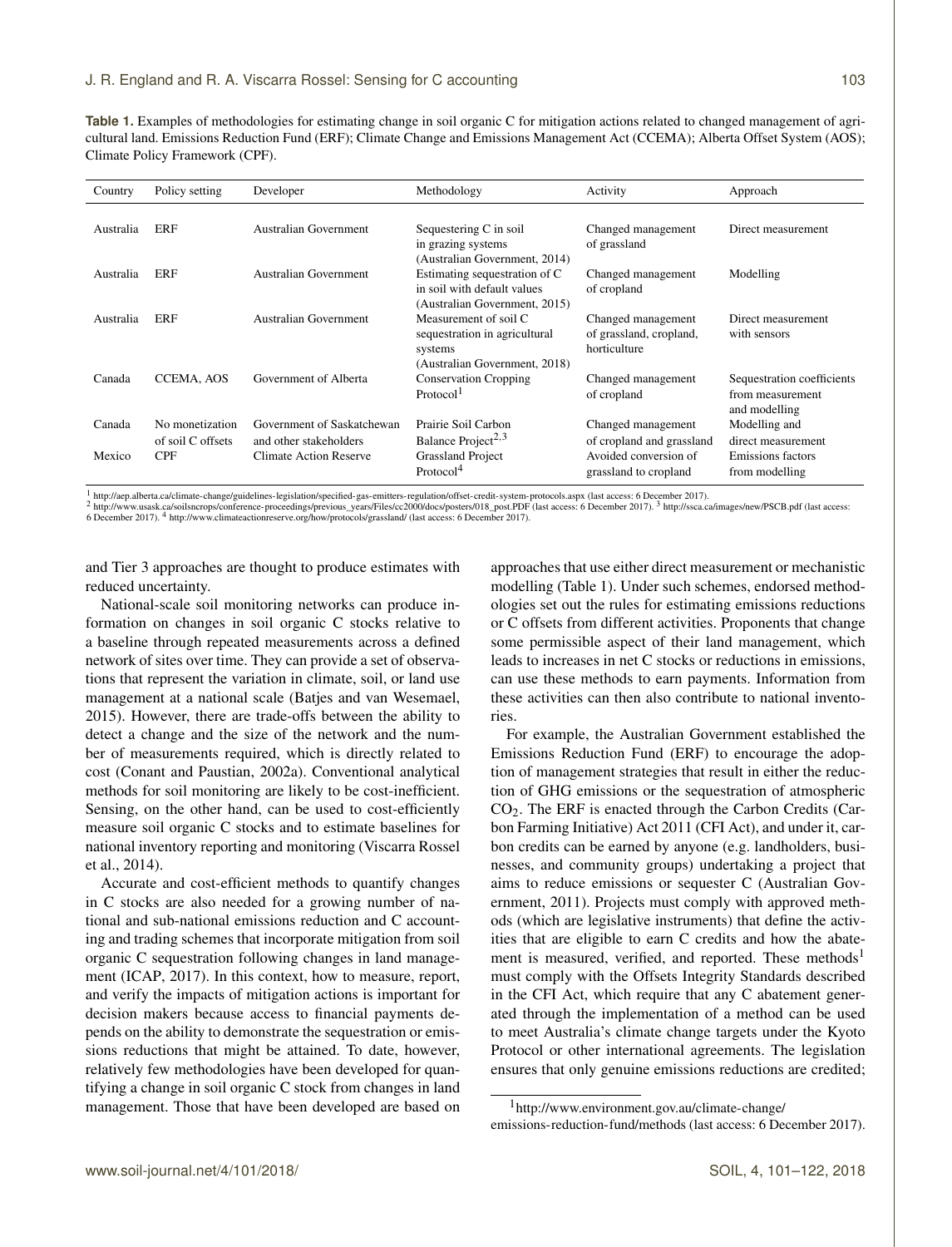that the methods used in the ERF are eligible, evidencebased (supported by relevant peer-reviewed science), measurable, verifiable, conservative, additional, and permanent (25 or 100 years); and that there is no leakage. [Thamo and](#page-20-6) [Pannell](#page-20-6) [\(2016\)](#page-20-6) discuss these requirements and the challenges they pose for development of policy for soil C sequestration. Once a method is implemented by a proponent, it can be used to produce Australian Carbon Credit Units (ACCUs) and an offsets report that is then submitted to the Clean Energy Regulator. Proponents receive one ACCU for every tonne of emissions reduction. One ACCU corresponds to the sequestration or emission avoidance of 1 t of  $CO<sub>2</sub>$  equivalent, which proponents can sell to generate income.

The Australian ERF currently has three soil C sequestration methods:

- i. "Sequestering carbon in soils in grazing systems" [\(Aus](#page-16-4)[tralian Government,](#page-16-4) [2014\)](#page-16-4) that aims to quantify changes in soil organic C stocks over time using conventional soil composite sampling and laboratory analysis;
- ii. "Estimating sequestration of carbon in soil using default values" [\(Australian Government,](#page-16-5) [2015\)](#page-16-5) that uses default values for the rates of soil C change from different activities, predicted with the Full Carbon Accounting Model (FullCAM), which is used in the Australian National Greenhouse Gas Inventory;
- iii. "Measurement of Soil Carbon Sequestration in Agricultural Systems", a new soil carbon method [\(Australian](#page-16-6) [Government,](#page-16-6) [2018\)](#page-16-6) legislated and made available on 25 January 2018. It increases the range of eligible activities to allow not only grazing businesses to participate but also cropping and horticultural businesses, it allows choice between different sampling designs to reduce sampling error (including the use of covariates and prior information to inform the design), and it allows the use of soil sensors to improve the accuracy and reduce the cost of measuring and monitoring soil carbon stocks. This is the first methodology in the world to legislate sensing for soil organic C accounting.

In Canada, the Government of Alberta amended the Climate Change and Emissions Management Act (CCEMA) in 2007 to require industries with substantial emissions to report and reduce their emissions to established targets. There are three options to meet the targets, one of which is emission offsets. The Alberta Offset System operates under a set of standards, known as the "Offset Quantification Protocols and Guidance Documents". The development of protocols involves the inclusion of expert engagement, rigorous peer review, defensible scientific methodologies, and documented transparency. Under the Alberta Offset Scheme, the Conservation Cropping Protocol quantifies soil organic C change following changed land management from conventional cropping to conservation cropping (reduced tillage and summer fallow). The protocol uses Canada's National Emissions Tier 2 methodology, which developed C sequestration coefficients based on measuring and modelling local crop rotations, soil/landscape types, and inter-annual climate variation for geo-specific polygons in the national eco-stratification system. A second Canadian scheme in Saskatchewan, the Prairie Soil Carbon Balance (PSCB) Project was developed for quantifying and verifying the direct measurement of soil organic C changes in response to a shift from conventional tillage to no-till, direct-seeded cropping systems [\(McConkey](#page-18-11) [et al.,](#page-18-11) [2013\)](#page-18-11). It was not designed to monetize soil carbon offsets but has been supported by farm groups with an interest in securing financial recognition for GHG mitigation. A regional monitoring project was established to measure the temporal change in soil C storage under agricultural cropland on the Canadian Prairies [\(Ellert et al.,](#page-17-4) [2001\)](#page-17-4). The sampling scheme reported in [Ellert et al.](#page-17-4) [\(2001\)](#page-17-4) for monitoring was designed to maximize the ability to detect changes in soil C over time by ensuring that exact sample locations can be relocated, limiting horizontal variability of soil C. This PSCB approach was subsequently used to assess sampling designs at contrasting scales in the USA [\(Conant and Paustian,](#page-17-5) [2002b\)](#page-17-5).

# **3 Soil sampling, measurement, and the estimation of soil organic C stocks**

# 3.1 Measuring soil organic C stocks

Effective accounting of changes in soil organic C stocks requires the measurement of the stocks and their uncertainty for a defined baseline and over the monitoring period. Internationally, the default method to determine soil organic C stock  $(C_s)$  for the accounting of change is to multiply measurements of soil organic C concentration, bulk density, and gravel content at a fixed depth of 0–30 cm and to report the stock as a mass of carbon per unit area in tonnes of organic C per hectare [\(IPCC,](#page-18-12) [1997\)](#page-18-12):

<span id="page-3-0"></span>
$$
C_{\rm s} = C_{\rm m} \times \rho \times \left(1 - \frac{g}{100}\right) \times d,\tag{1}
$$

where  $C_m$  is the mass of soil organic C in the soil (%),  $\rho$  is the soil bulk density ( $g \text{ cm}^{-3}$ ),  $g$  is the gravel content (%), and  $d$  is the thickness of the layer (cm). Our definition of soil organic C used here extends that of the IPCC Guidelines [\(IPCC,](#page-18-9) [2006\)](#page-18-9), which address the measurement of soil organic C in mineral soil in the 0–30 cm layer, by extending to deeper soil layers. Based on typical rooting depths found in agricultural crops and pastures and the capacity of deeper soil horizons to sequester relatively large amounts of soil organic C, there is evidence to suggest that measurements should extend to deeper layers (e.g. [Fan et al.,](#page-17-6) [2016;](#page-17-6) [Lorenz](#page-18-13) [and Lal,](#page-18-13) [2005;](#page-18-13) [Viscarra Rossel et al.,](#page-21-3) [2016b\)](#page-21-3).

Conventionally, the measurement of soil organic C stocks involves soil sampling (see Sect. 3.2), followed by sample preparation and laboratory analysis. For the analytical determination of soil C concentration, sample preparation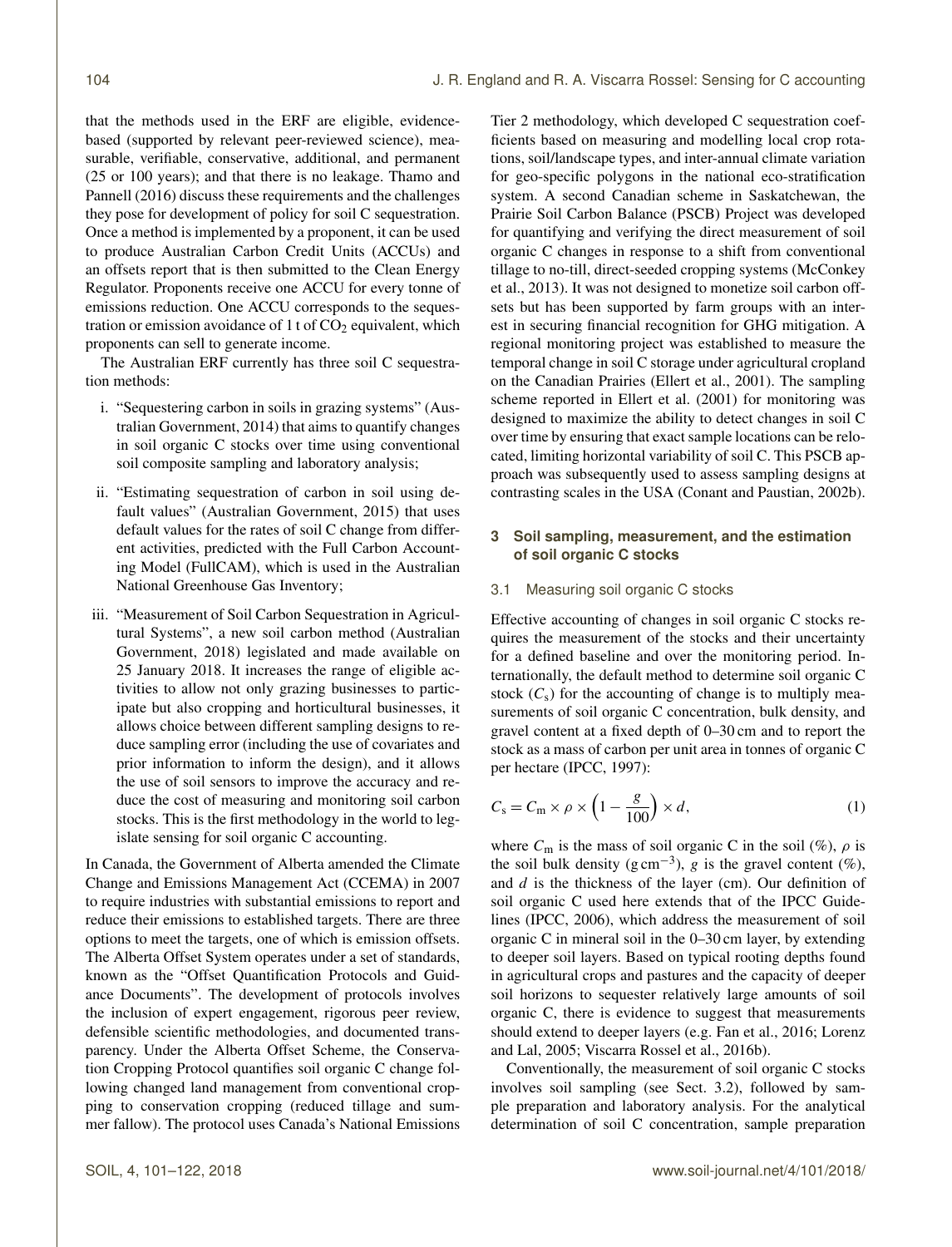typically entails drying, crushing, grinding, sieving, subsampling, quantification of the sample's water content, and further fine grinding for dry-combustion analysis (e.g. [Nel](#page-19-4)[son and Sommers,](#page-19-4) [1996;](#page-19-4) [Rayment and Lyons,](#page-19-7) [2011\)](#page-19-7). Conventional measurements of soil bulk density typically involve using the volumetric ring method, where a pit is dug and a metal core of known volume is driven into the soil at the fixed depth. The bulk density is then determined by dividing the oven-dry soil mass of the sample by the volume of the core [\(Blake and Hartge,](#page-16-2) [1986\)](#page-16-2). Alternatively, the clod method (e.g. [Hirmas and Furquim,](#page-18-14) [2006;](#page-18-14) [Cunningham and](#page-17-7) [Matelski,](#page-17-7) [1968;](#page-17-7) [Muller and Hamilton,](#page-19-8) [1992\)](#page-19-8) has been used for soil with abundant rock fragments, where clods of soil are sampled and sealed (e.g. with paraffin) and the volume of the sample is determined by its displacement of water in a vessel. Gravel content is conventionally measured by breaking the soil cores into specific depth intervals, drying them in an oven, crushing the soil with a mortar and pestle, and then sieving it to separate the fine-earth  $(< 2 \text{ mm})$  fraction from the gravel.

Equation [\(1\)](#page-3-0) can be used to quantify and report the change in soil organic C stocks at fixed depth intervals. However, this method can systematically overestimate or underestimate C stocks if bulk densities increase or decrease, respectively, from changes in land use or land management practices (e.g. changes in cultivation). Where bulk densities differ between management practices or across time periods, more accurate estimates of the C stock and its change can be derived using measures of cumulative or equivalent soil masses per unit area [\(Wendt and Hauser,](#page-21-4) [2013\)](#page-21-4). Various studies have recognized the importance of this approach, which also reduces the effect of depth of sampling errors [\(Ellert et al.,](#page-17-4) [2001;](#page-17-4) [Gifford and Roderick,](#page-17-8) [2003;](#page-17-8) [Lee et al.,](#page-18-15) [2009;](#page-18-15) [Vanden-](#page-21-5)[Bygaart and Angers,](#page-21-5) [2006;](#page-21-5) [Wendt and Hauser,](#page-21-4) [2013\)](#page-21-4). Both measurement-based methods under the Australian ERF (Table 1; [Australian Government,](#page-16-4) [2014,](#page-16-4) [2018\)](#page-16-6) use an equivalent soil mass (ESM) approach to quantify soil organic C stock change.

## 3.2 Soil sampling and estimation

Before measuring the soil organic C stocks (Eq. [1\)](#page-3-0), a sampling design must be derived to determine the sampling locations. Methods to select sampling locations include probability sampling and non-probability sampling, which result in two widely used sampling philosophies: design- and model-based sampling [\(Brus and DeGruijter,](#page-17-9) [1993;](#page-17-9) [de Grui](#page-17-10)[jter et al.,](#page-17-10) [2006;](#page-17-10) [Papritz and Webster,](#page-19-9) [1995\)](#page-19-9). In design-based sampling, the randomness of an observation originates from the random selection of sampling sites, whereas in modelbased sampling, randomness comes from a random term in the model of the spatial variation, which is added to the model because our knowledge of the spatial variation is imperfect. Probability sampling is, therefore, a requirement for design-based sampling but not for model-based.

Choosing which approach to use depends mostly on purpose [\(Brus and de Gruijter,](#page-17-11) [1997\)](#page-17-11). For instance, if one needs estimates of the mean or total soil organic C stock and their accuracy over a given area, whose quality is not dependent on the correctness of modelling assumptions, then design-based sampling might be most suitable. If the aim is to produce a map of the soil organic C stock over the area, then modelbased sampling will be preferable. However, because designbased sampling can also be used for mapping and modelbased sampling for the estimation of means or total C stocks, the choice of which approach to use can be difficult. [Vis](#page-21-3)[carra Rossel et al.](#page-21-3) [\(2016b\)](#page-21-3) demonstrated the use of probability sampling, which allowed design-based, model-assisted, and model-based estimation of the total soil organic C stock across 2837 ha of grazing land in Australia. Spectroscopic and active gamma attenuation sensors were used for estimating soil organic C stocks and their accuracy in the 0–10, 0–30, and 0–100 cm layers and for mapping the stocks in each layer across the study area. Although the design-based, model-assisted, and model-based estimates of the total soil organic C stocks were similar, the variances of the modelbased estimates were shown to be smaller than those of the design-based methods. The authors noted that the advantage of the design-based and model-assisted methods, unlike the model-based approach, was that their estimates of the baseline soil organic C stocks and their variances did not rely on the assumptions of a model. Further, they noted that although the model-based approach produced the smallest variance of the predicted total soil organic C stocks, the results cannot be generalized to other sample sizes and types of sampling designs. We suggest that whatever the method used, careful consideration of the sampling design is needed for the estimation of the baseline soil organic C stocks and for monitoring. Further discussion on the advantages and disadvantages of the sampling approaches can be found in [de Gruijter et al.](#page-17-10) [\(2006\)](#page-17-10).

## **4 Sensors for soil organic C accounting**

We reviewed the literature on proximal soil sensing (see [Vis](#page-21-1)[carra Rossel et al.,](#page-21-1) [2011](#page-21-1) for a definition), to find the sensors that can be used to determine the soil organic C stock, that is, sensors to measure organic C concentration, bulk density, and gravel content (Eq. [1\)](#page-3-0). Table [2](#page-6-0) summarizes the assessment of each sensor technology in terms of their rapidity, accuracy, cost, safety, readiness for field-deployment, and stage of research and development. Below we also evaluate and report their suitability for measuring soil organic C and for monitoring its change.

We did not consider mobile spectroscopic sensing (e.g. [Christy,](#page-17-12) [2008\)](#page-17-12) in this review. Although these systems can be used to produce maps of soil organic C concentrations, which could be used in the sampling design and for the estimation of the C stocks, they are insufficient for soil organic C ac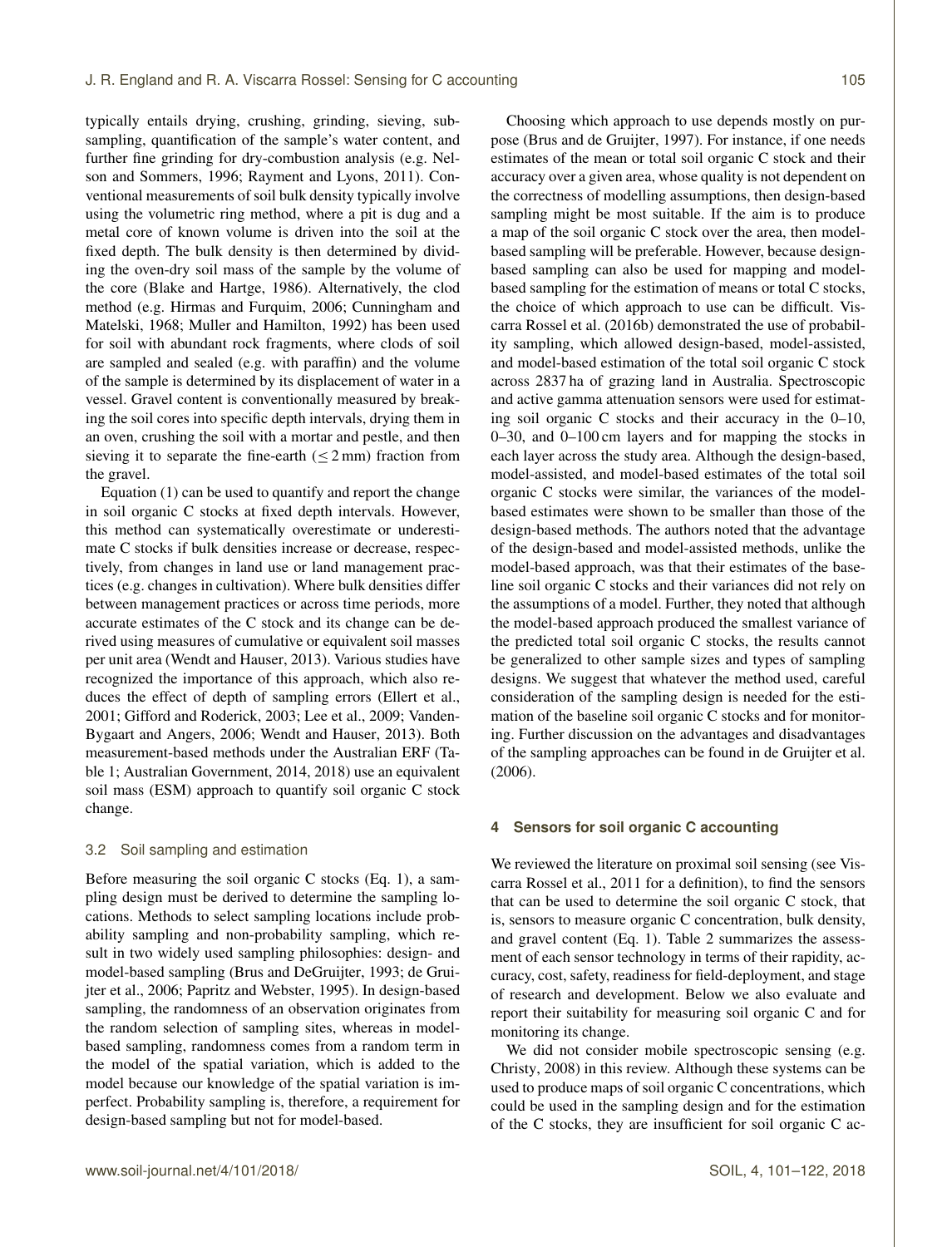counting because they do not measure C stocks; they do not measure the same depth consistently, and measurements are often made only within the 0–20 cm layer, which is shallower than the recommended 0–30 cm minimum depth of measurement for soil C accounting.

# 4.1 Sensing of soil organic C concentrations

# 4.1.1 Soil colour

Because organic C is known to affect soil colour, it is possible to use colour to estimate the organic C content of the soil (e.g. [Viscarra Rossel et al.,](#page-21-6) [2006a;](#page-21-6) [Ibañez Asensio et al.,](#page-18-16) [2013;](#page-18-16) [Liles et al.,](#page-18-17) [2013\)](#page-18-17), for example, using digital cameras [\(Vis](#page-21-7)[carra Rossel et al.,](#page-21-7) [2008a\)](#page-21-7) or mobile phone applications (e.g. [Aitkenhead et al.,](#page-16-8) [2016;](#page-16-8) [Stiglitz et al.,](#page-20-7) [2017\)](#page-20-7). Although soil colour has been used to accurately predict soil organic matter content at regional and larger scales (e.g. [Ibañez Asensio](#page-18-16) [et al.,](#page-18-16) [2013;](#page-18-16) [Liles et al.,](#page-18-17) [2013;](#page-18-17) [Viscarra Rossel et al.,](#page-21-7) [2008a\)](#page-21-7), predictions are often inaccurate at field–farm scales or with soil that has inherently small C concentrations.

# 4.1.2 Soil visible, near-, and mid-infrared spectroscopy

Spectroscopic methods characterize soil organic C according to absorptions at specific wavelengths in the given spectral region. Visible and infrared spectroscopic techniques are highly sensitive to both the organic and inorganic components of soil, making their use in the agricultural and environmental sciences particularly relevant. Absorptions in the visible (vis: 400–700 nm) portion of the electromagnetic spectrum are due to electronic transitions and are useful for characterizing organic matter in soil as well as iron-oxide mineralogy [\(Sherman and Waite,](#page-20-8) [1985\)](#page-20-8). Absorptions in the near infrared (NIR: 700–2500 nm) correspond to overtones and combinations of fundamental absorptions that occur in the mid-infrared region (mid-IR: 2500 and 25 000 nm) [\(Williams](#page-21-8) [and Norris,](#page-21-8) [2001\)](#page-21-8). As a consequence, absorptions in the NIR range are weaker and less distinctive compared to those in the mid-IR. It is useful to combine the vis and NIR ranges as each provides complementary information on soil. Instrument manufacturers have recognized this, and many offer spectrometers that measure the vis–NIR range.

Visible–NIR spectroscopy has been used successfully to predict soil organic C concentration, even under field conditions, but in the latter case using a method for correcting or removing the effects of soil water on the vis–NIR spectra [\(Ji et al.,](#page-18-18) [2015;](#page-18-18) [Minasny et al.,](#page-19-10) [2011\)](#page-19-10). Mid-IR can also accurately predict soil organic C concentrations. However, mid-IR spectroscopy is used mainly in the laboratory with measurements on oven- or air-dried and finely ground (typically  $80-500 \,\text{\mu m}$ ) soil samples [\(Le Guillou et al.,](#page-18-19) [2015;](#page-18-19) [Reeves,](#page-19-11) [2010;](#page-19-11) [Reeves et al.,](#page-19-6) [2012\)](#page-19-6). There are strong water absorptions in the mid-IR, which tend to either mask or deform absorptions due to other soil constituents, thus degrading the calibrations and predictions of soil organic C with mid-IR spectra. There are published reviews on vis–NIR and mid-IR spectroscopy for predicting soil properties, including soil organic C concentrations [\(Bellon-Maurel and McBrat](#page-16-3)[ney,](#page-16-3) [2011;](#page-16-3) [Kuang et al.,](#page-18-20) [2012;](#page-18-20) [Soriano-Disla et al.,](#page-20-9) [2014;](#page-20-9) [Stenberg et al.,](#page-20-5) [2010;](#page-20-5) [Viscarra Rossel et al.,](#page-21-9) [2016a,](#page-21-9) [2006b\)](#page-21-10). We direct the reader to those reviews for further details.

To predict soil organic C, the spectroscopic techniques described above require the development of an empirical model (or calibration) that relates the spectra to corresponding soil data analysed with a reference analytical method such as drycombustion analysis. This data set, which holds the spectra, soil analytical data, and metadata is referred to as a spectral library. To be useful for site-specific predictions of soil organic C, the spectral library should contain data that represent the local variability of soil organic C concentration. In Sect. 5.2 below, we review the methods that can be used to derive spectroscopic calibrations for predictions of soil organic C concentrations.

# 4.1.3 Laser-induced breakdown spectroscopy

Laser-induced breakdown spectroscopy (LIBS) uses atomic emission spectroscopy. A focused laser pulse heats the surface of the soil sample to break the chemical bonds and vaporise it, generating a high-temperature plasma on the surface of the sample. The resulting emission spectrum is then analysed using a spectrometer covering a spectral range from 190 to 1000 nm. The different LIBS peaks from the analysed samples can be used to identify the elemental composition of the soil. Information on peak intensities can then be used to quantify the concentration of elements in the sample. [Cre](#page-17-13)[mers and Radziemski](#page-17-13) [\(2006\)](#page-17-13) and [Senesi and Senesi](#page-20-10) [\(2016\)](#page-20-10) provide detailed descriptions of the method.

Reports that use LIBS for measuring soil organic C mostly use large benchtop instruments with prepared samples and calibrations to predict soil organic C from the measured elemental C [\(Bel'kov et al.,](#page-16-9) [2008;](#page-16-9) [Cremers et al.,](#page-17-14) [2001;](#page-17-14) [Ebinger](#page-17-15) [et al.,](#page-17-15) [2003;](#page-17-15) [Knadel et al.,](#page-18-21) [2017\)](#page-18-21). These studies have reported good correlations between LIBS measurements and those from dry combustion, particularly for soil with similar morphology [\(Cremers et al.,](#page-17-14) [2001;](#page-17-14) [Ebinger et al.,](#page-17-15) [2003\)](#page-17-15). They also reported that LIBS measurements are rapid (less than a minute per sample). LIBS can provide rapid and accurate soil elemental analysis on prepared soil samples, and evidently, LIBS spectra can be calibrated to estimate soil organic C.

Currently, the primary constraints of LIBS for measuring soil organic C are sample preparation, sample representativeness because only a tiny volume of soil is ablated [\(Izaurralde](#page-18-7) [et al.,](#page-18-7) [2013\)](#page-18-7), and our limited understanding of the accuracy of its measurements on soil that is wet under field conditions. We are aware of only one study that reports the use of LIBS for measuring the organic C content of intact, field-moist soil core samples in the laboratory [\(Bricklemyer et al.,](#page-16-10) [2011\)](#page-16-10). In that study, [Bricklemyer et al.](#page-16-10) [\(2011\)](#page-16-10) evaluated the accuracy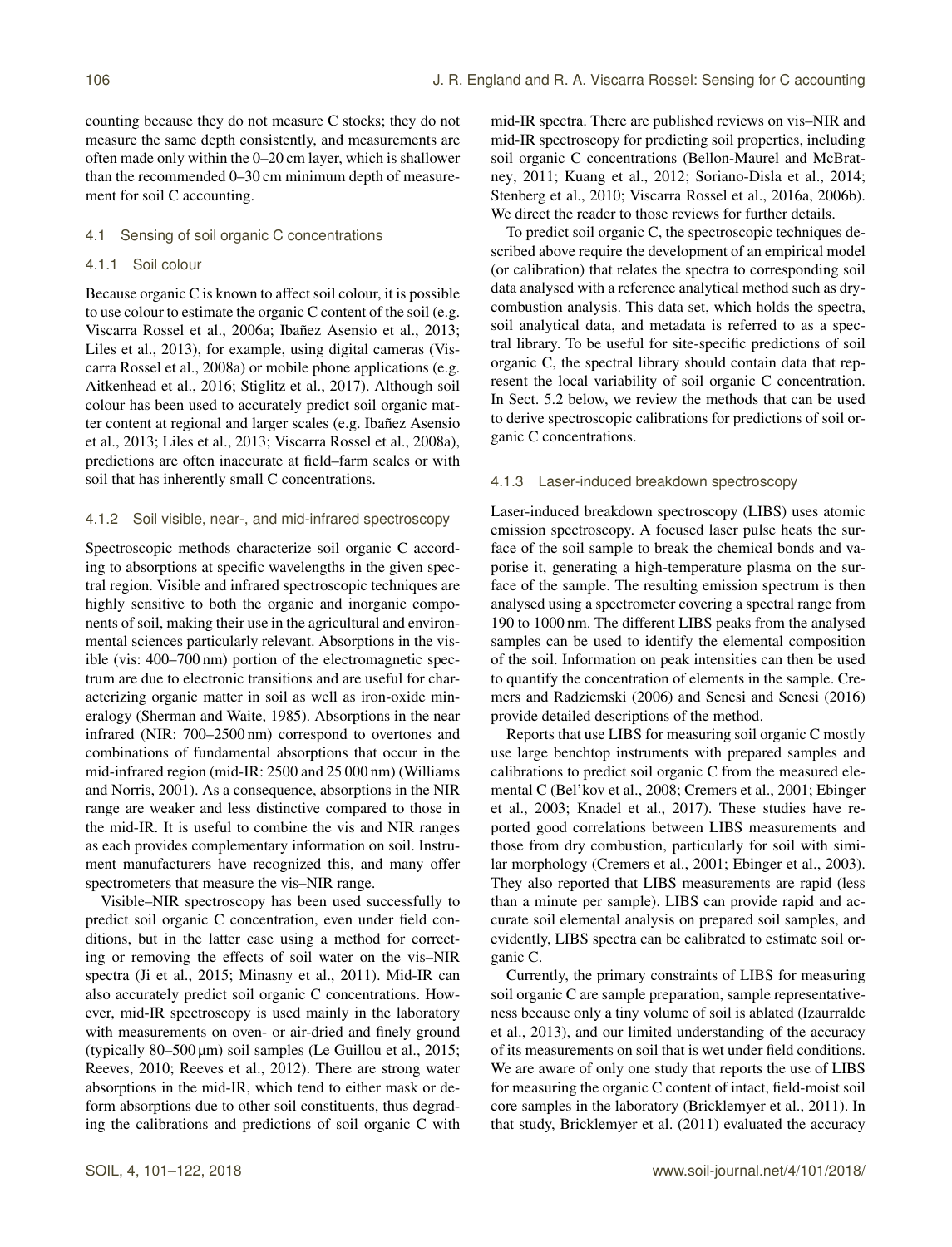<span id="page-6-0"></span>**Table 2.** Assessment of proximal sensing technologies regarding their readiness to underpin carbon accounting methodologies. The sensing methods are visible–near-infrared (vis–NIR) and mid-infrared (mid-IR) diffuse reflectance spectroscopy; laser-induced breakdown spectroscopy (LIBS); inelastic neutron scattering (INS); active gamma-ray attenuation (AGA); gamma- and X-ray computed tomography (CT). A "?" indicates "unknown" or "not sufficiently developed"; accuracy is relative to the conventional dry-combustion method for soil organic C concentration, volumetric ring method for bulk density, and manual processing for gravel content; cost: \$ – AUD 0–40 000; \$\$ – AUD 40 000–100 000; \$\$\$ – AUD 100 000+; active source refers to whether the source of energy used by the sensor is radioactive.

| Method                       | Rapid? | Accurate?          | Sensor<br>cost? | Developed? | Field<br>use? | Active<br>source? |
|------------------------------|--------|--------------------|-----------------|------------|---------------|-------------------|
| <b>SOC</b>                   |        |                    |                 |            |               |                   |
| Colour                       | yes    | no                 | \$              | yes        | yes           | no                |
| vis-NIR                      | yes    | yes                | $S - S S$       | yes        | yes           | no                |
| mid-IR                       | yes    | yes                | \$\$            | yes        | ?             | no                |
| <b>LIBS</b>                  | yes    | yes                | \$\$-\$\$\$     | yes        | ?             | no                |
| <b>INS</b>                   | yes    | yes                | \$\$\$          | no         | yes           | yes               |
| <b>Bulk</b> density          |        |                    |                 |            |               |                   |
| vis-NIR, mid-IR              | yes    | no                 | $$ - $$         | yes        | yes           | no                |
| <b>AGA</b> transmission      | yes    | yes                | \$              | yes        | yes           | yes               |
| AGA backscatter              | yes    | no                 | \$              | yes        | yes           | yes               |
| CT                           | no     | $\overline{\cdot}$ | \$\$\$          | no         | no            | yes               |
| Gravel                       |        |                    |                 |            |               |                   |
| Wet sieve and image analysis | yes    | yes                | \$              | no         | yes           | no                |
| CT                           | no     | $\overline{\cdot}$ | \$\$\$          | no         | no            | yes               |

of a field-scale LIBS calibrations for estimating total, inorganic, and organic C concentrations. The authors showed that LIBS spectra recorded from intact soil cores could be calibrated to quite accurately estimate total C and inorganic C concentrations. However, estimates of soil organic C were poor  $(r^2 = 0.22)$ . The authors suggested that the poor predictability might be due to the low variance of organic C in their soil samples [\(Bricklemyer et al.,](#page-16-10) [2011\)](#page-16-10). Another factor that may have contributed to the poor predictability may be the narrow spectral range, which did not capture emissions from several other elements associated with organic C [\(Sen](#page-20-10)[esi and Senesi,](#page-20-10) [2016\)](#page-20-10).

Although there are some commercially available portable LIBS systems [\(Harmon et al.,](#page-18-22) [2005\)](#page-18-22), there are few reports on their use for measuring soil organic C. [Da Silva et al.](#page-17-16) [\(2008\)](#page-17-16) used a portable LIBS system to measure a small number of pre-processed tropical soil samples in the laboratory. [Izaur](#page-18-7)[ralde et al.](#page-18-7) [\(2013\)](#page-18-7) used an "SUV-portable" LIBS system for field measurements of soil organic C, but significant sample processing was needed before measurements could be made, including breaking up soil cores and pelleting sub-samples in a hydraulic press. The authors speculated that there is potential for using LIBS to measure intact soil cores under field conditions (wet), albeit less accurately. More research and development is needed to assess the potential for LIBS to accurately estimate soil organic C concentrations in soil that is under field conditions.

## 4.1.4 Inelastic neutron scattering

Inelastic neutron scattering (INS) involves spectroscopy of gamma rays induced by fast and thermal neutrons interacting with the nuclei of the elements in soil. Fast neutrons, generated by a neutron generator, penetrate the soil and stimulate gamma rays that are then detected by an array of scintillation detectors such as sodium iodide (NaI) detectors. Peak areas in the measured spectra are proportional to the elemental composition of the soil, and peak intensities (counts) together with established calibrations can be used to determine soil organic C in units of  $g\,\text{C m}^{-2}$  [\(Wielopolski et al.,](#page-21-11) [2008\)](#page-21-11).

The suggested benefits of INS include the ability to interrogate large volumes of soil over a relatively large footprint and the ability to measure to a depth of approximately 30– 50 cm [\(Chatterjee et al.,](#page-17-17) [2009\)](#page-17-17). Thus, there is good potential for using it to non-invasively measure soil organic C (volumetrically) to a depth of around 30 cm. There is also no sample preparation required. [Wielopolski et al.](#page-21-12) [\(2011\)](#page-21-12) reported the feasibility of an INS instrument for measuring soil organic C. The sensor used high-energy neutrons and photons to sample soil volumes up to about  $0.3 \text{ m}^3$  and from approximately 20 to 30 cm deep, with a 150 cm diameter footprint. Although this technology appears useful, it is not yet sufficiently developed, the equipment is expensive, and there are concerns around the safe use of fast neutron generators in farms [\(Izaurralde et al.,](#page-18-7) [2013\)](#page-18-7).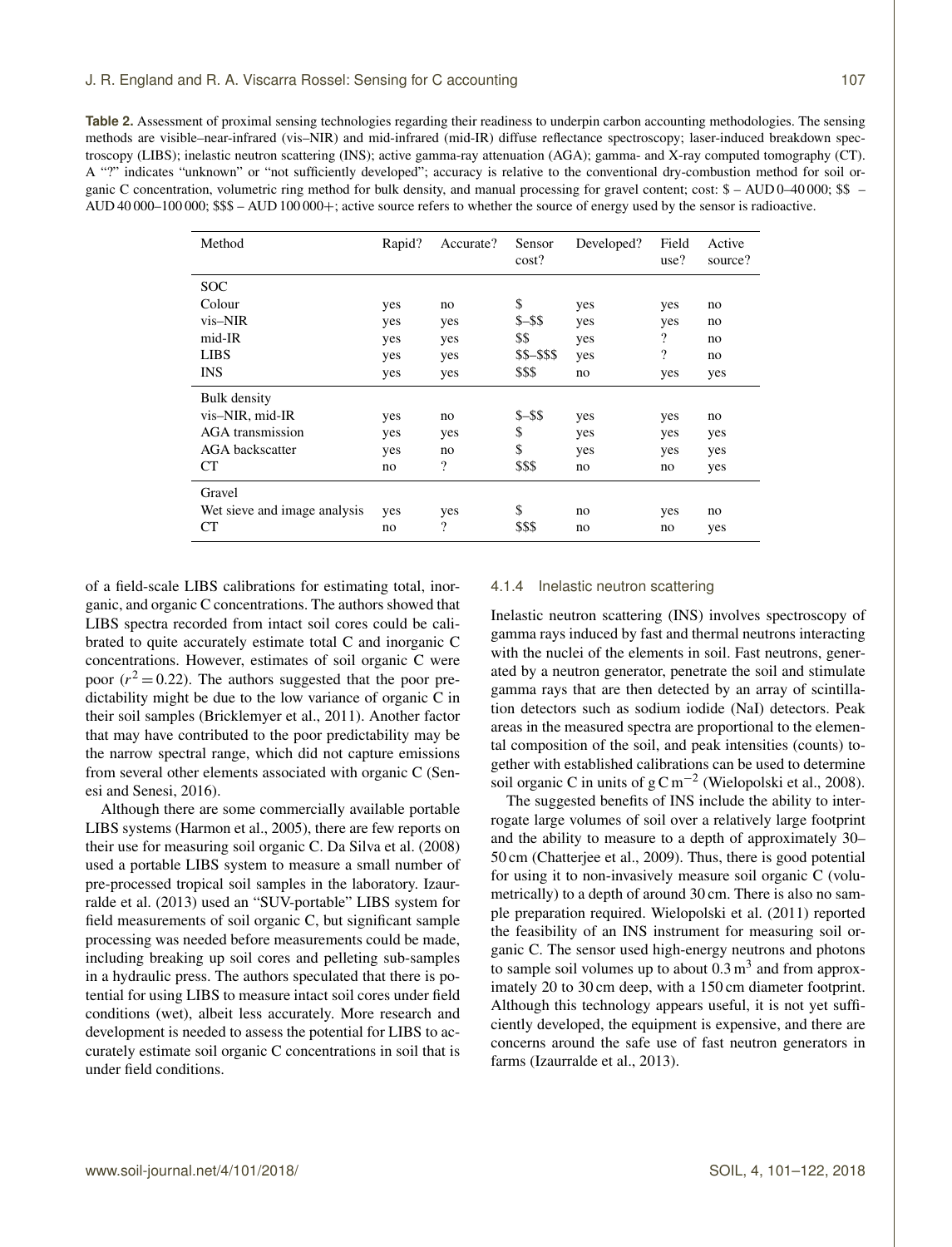#### 4.2 Sensing of soil bulk density

#### 4.2.1 Active gamma-ray attenuation

Active gamma-ray attenuation (AGA) measures the attenuation of the radiation by the soil, as defined by Beer–Lambert's Law, and provides a direct measure of the soil density. Because the mass attenuation coefficient of soil is a function of both photon energy and its elemental composition, attenuation is affected by texture and mineralogy. The measurement of bulk density by AGA can be made using either the scattering method or the transmission method. The former is applied to mostly surface determinations, mainly using gamma/neutron surface gauges, while the latter is used for measurements at depth, which can be made in the laboratory or the field [\(Pires et al.,](#page-19-12) [2009\)](#page-19-12).

AGA with a gamma (or neutron) surface gauge and a source of radiation that is lowered into the soil to the effective measurement depth can be used to measure soil density. The backscattered gamma radiation that originates from the source loses some of its energy on the way back to the scintillation detector at the surface, and the energy of the detected radiation is proportional to the density of the soil. The technique requires considerable soil preparation and correction for soil water to derive soil bulk density. Soil surface preparation requires that there are no gaps between the soil and the sensor, and, for measurements at depth, a pit needs to be dug to the effective measurement depth into which the active gamma source is lowered. Reports on the accuracy of these measurements are variable [\(Holmes et al.,](#page-18-23) [2011;](#page-18-23) [Timm et al.,](#page-20-11) [2005\)](#page-20-11) and are possibly due to problems with uneven soil surfaces and soil preparation issues. Relationships between bulk density measured with a neutron density meter and those on paired soil samples made with the conventional ring method were not strong, and they were variable  $(R^2 = 0.14 - 0.47)$ ,  $N = 75$ ; [Holmes et al.,](#page-18-23) [2011\)](#page-18-23). Others needed new calibrations for different soil types or bulk densities  $< 1.4 \text{ g cm}^{-3}$ [\(C'assaro et al.,](#page-17-18) [2000;](#page-17-18) [Rousseva et al.,](#page-20-12) [1988\)](#page-20-12). Other studies have shown that bulk density measured with a neutron– gamma surface gauge tended to be less dense than the conventional ring method, although differences were not statistically significant (e.g. [Timm et al.,](#page-20-11) [2005;](#page-20-11) [Bertuzzi et al.,](#page-16-11) [1987;](#page-16-11) [Rawitz et al.,](#page-19-13) [1982\)](#page-19-13).

AGA using measurements of transmission can be used to measure soil density. In this case, the measurements are made axially through a soil core and the attenuation of gamma radiation passing through it to the scintillation detector is proportional to the density of the soil. [Pires et al.](#page-19-12) [\(2009\)](#page-19-12) and [Lobsey and Viscarra Rossel](#page-18-8) [\(2016\)](#page-18-8) provide descriptions of the measurement principles. The method requires sampling of intact soil cores and when measurements are made on soil under field condition, corrections for water,  $\theta$ , are needed. No other sample preparation is required.

<span id="page-7-0"></span>The bulk density of the soil cores,  $\rho_b$ , can be derived with [\(Lobsey and Viscarra Rossel,](#page-18-8) [2016\)](#page-18-8):

$$
\rho_{\rm b} = \frac{1}{x\mu_{\rm s}} \ln\left(\frac{I_0}{I}\right) - \frac{\mu_{\rm w}}{\mu_{\rm s}} \rho_{\rm w} \theta,\tag{2}
$$

where I is the incident radiation at the detector,  $I_0$  is the unattenuated radiation emitted from the source,  $x$  is the sample thickness in cm,  $\mu_s$  is the mass attenuation coefficient of dry soil in cm<sup>2</sup>  $g^{-1}$ ,  $\mu_w$  is the mass attenuation coefficient of soil water at 0.662 MeV,  $\rho_w$  is the density of water (taken as  $1 \text{ g cm}^{-3}$ ), and  $\theta$  is the volumetric water content of the soil in cm<sup>-3</sup> cm<sup>-3</sup>.

Good agreement between measures of bulk density with an AGA transmission sensor and the conventional volumetric ring method has been found for dry samples in the laboratory [\(Pires et al.,](#page-19-12) [2009\)](#page-19-12). More recently, [Lobsey and Vis](#page-18-8)[carra Rossel](#page-18-8) [\(2016\)](#page-18-8) showed that this method with vis–NIR corrections for water could accurately and rapidly (on average 35 s per measurement) measure, ex situ, the bulk density of soil cores sampled (wet) under field condition. The method facilitates the analysis of soil bulk density at fine depth resolution enabling the characterization of the spatial variability of soil bulk density in lateral and vertical directions. [Lobsey and Viscarra Rossel](#page-18-8) [\(2016\)](#page-18-8) report that the accuracy of measurements was similar to that obtained using the conventional single-ring method on the same samples  $(RMSE = 0.06 \text{ g cm}^{-3}; R^2 = 0.90; N = 32)$ . Further, the authors show that the method can be used to determine organic C stocks on a fixed-depth or equivalent soil mass basis [\(Lobsey and Viscarra Rossel,](#page-18-8) [2016\)](#page-18-8).

# 4.2.2 Computed tomography

Computed tomography (CT) was introduced in soil science several decades ago [\(Petrovic et al.,](#page-19-14) [1982\)](#page-19-14). Since then, it has been used to assess porosity and pore size distribution (inversely related to bulk density), tortuosity, soil structure, and compaction [\(Lopes et al.,](#page-18-24) [1999;](#page-18-24) [Pires et al.,](#page-19-15) [2010\)](#page-19-15). CT is based on the principle that electromagnetic radiation (commonly X- or gamma rays), is attenuated by matter. Similar to the AGA described above, attenuation follows the Beer– Lambert Law. CT is used to convert the attenuation of the radiation by matter into CT numbers called tomographic units (TUs), and the soil mass attenuation coefficient is used to derive soil density. The techniques can produce crosssectional images to create a three-dimensional model, and hence they have good potential for measuring soil bulk density (and gravel content; see Sect. 4.3.1 below) of intact soil core samples.

Only a few studies have demonstrated that gamma-ray CT can be used to measure soil bulk density [\(Pedrotti et al.,](#page-19-16) [2005;](#page-19-16) [Timm et al.,](#page-20-11) [2005\)](#page-20-11). [Timm et al.](#page-20-11) [\(2005\)](#page-20-11) compared measurements of bulk density with gamma-ray CT to several other methods, including the conventional volumetric single-ring method, and found the CT technique to be more accurate.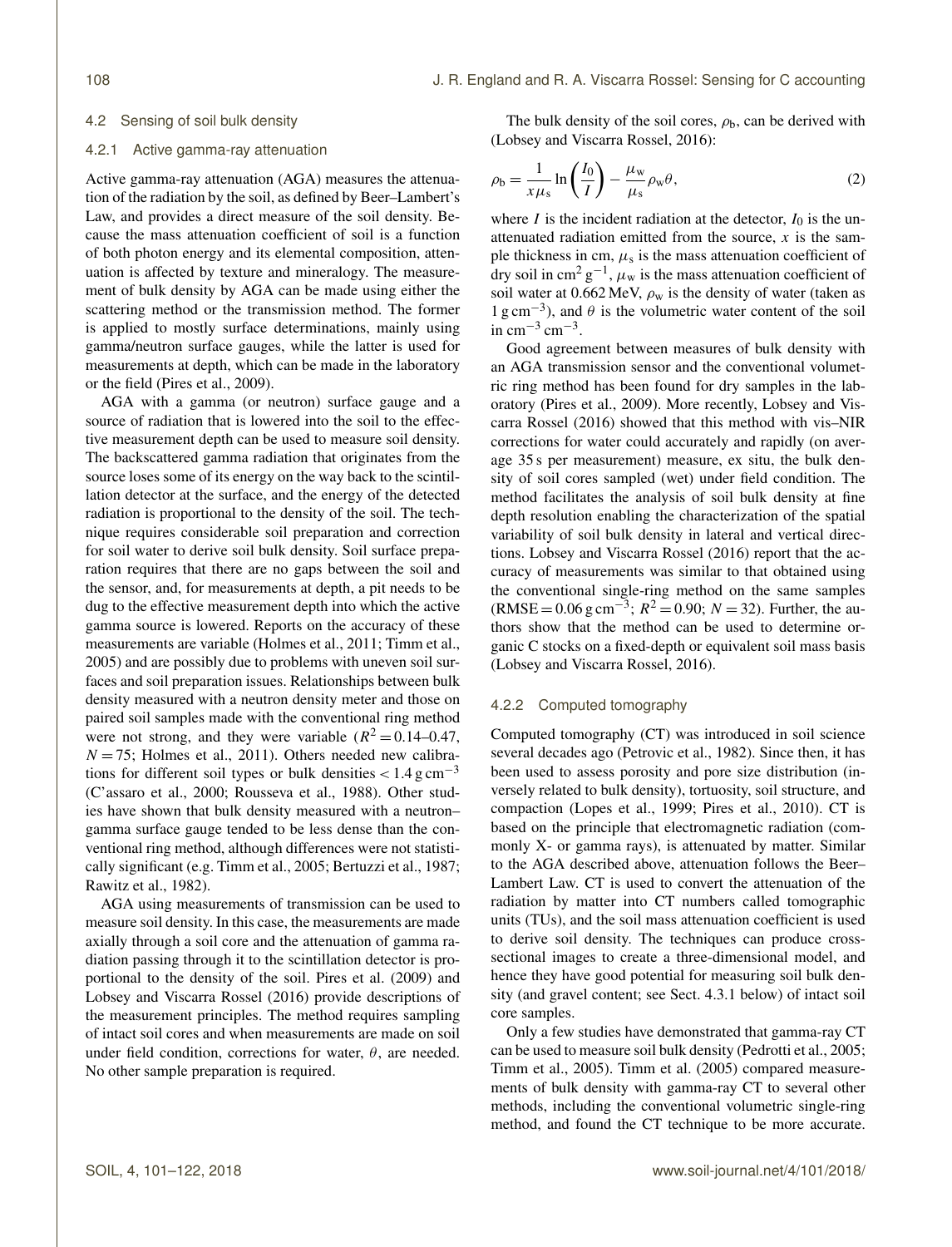In an evaluation of the potential for X-ray microtomography for measuring the bulk density of soil with different textures and at different depths, [Segnini et al.](#page-20-13) [\(2014\)](#page-20-13) found only moderate linear agreement with the conventional volumetric ring method ( $R^2 = 0.58$ ,  $N = 12$ ). They concluded that factors such as the "beam hardening" effect (see [Cnudde and](#page-17-19) [Boone,](#page-17-19) [2013\)](#page-17-19) and the polychromatic nature of X-ray microtomography make it difficult to measure soil bulk density directly. However, more research and evaluation is needed. An advantage of the CT methods is that they can provide a detailed analysis of soil bulk density profiles at a fine spatial resolution. [Cnudde and Boone](#page-17-19) [\(2013\)](#page-17-19) provide a review of the applications and limitation of X-ray CT.

#### 4.2.3 Spectroscopic and pedotransfer functions

The bulk density of soil is a measure of the amount of pore space in a volume of soil. Thus, spectroscopy, being a surface measurement, cannot physically measure density, particularly if the soil has been ground and sieved. Nonetheless, it is often suggested that predictions of bulk density using vis–NIR or mid-IR spectra are possible. The reason is that under certain conditions, these spectroscopic models rely on second- or higher-order correlations to other soil constituents that are spectroscopically active (e.g. minerals, organic matter, water). However, because the predictions are "indirect", they can be biased. [Moreira et al.](#page-19-17) [\(2009\)](#page-19-17) found that using vis–NIR spectroscopy on dry soils to predict soil bulk density produced inaccurate results and concluded that further research was needed to assess the limits and specificity of the method. A more recent study by [Roudier et al.](#page-19-18) [\(2015\)](#page-19-18), using vis–NIR on wet intact cores, found that predictions of bulk density were relatively accurate (in soil containing no gravel), but calibration was at a very local scale and thus for very specific conditions. Pedotransfer functions (PTFs) are commonly used to estimate bulk density (e.g. [Tranter et al.,](#page-20-14) [2007\)](#page-20-14). However, they are often biased and imprecise and therefore unsuitable for the determination of soil organic C stocks, even when developed with soil from the same study area [\(Don et al.,](#page-17-20) [2007\)](#page-17-20). A further disadvantage of using PTFs is that they use other soil properties, which need to be measured, as input variables.

#### 4.3 Sensing of gravel

Gravels are defined as coarse fragments with particles that are coarser than 2 mm [\(McKenzie et al.,](#page-19-5) [2002\)](#page-19-5). The presence of gravel has a significant effect on the mechanical and hydraulic properties of soil [\(Brakensiek and Rawls,](#page-16-12) [1994;](#page-16-12) [Sauer and Logsdon,](#page-20-15) [2002\)](#page-20-15). If gravel is present but not accounted for, it could bias the measurements of soil organic C stocks [\(Lobsey and Viscarra Rossel,](#page-18-8) [2016;](#page-18-8) [Poeplau et al.,](#page-19-19) [2017\)](#page-19-19). For example, the presence of abundant coarse fragments ( $> 20\%$ ) adversely affected the measurement of soil bulk density by both conventional and AGA using backscatter methods [\(Holmes et al.,](#page-18-23) [2011\)](#page-18-23). Sensing of gravel is difficult, and so it is typically measured manually by drying, crushing, sieving, and weighing of the soil and gravel. This method is time-consuming.

## 4.3.1 Wet sieving and image analysis

[Viscarra Rossel and Lobsey](#page-21-13) [\(2017\)](#page-21-13) developed a wet-sieving system combined with image analysis to more efficiently measure the gravel content of soil core samples in the field. The system enables rapid wet sieving of the core samples in 10 cm increments. The system is modular and can accommodate soil cores of various lengths. The authors tested the system using four soil types with varying textures and gravel contents. They showed that for a 1 m soil core, gravel could be separated from the soil, at 10 cm intervals, in 10– 20 min, which is considerably faster (by a factor of more than 10) than the conventional method. By imaging the resulting gravel and measuring the pixel area or pixel volume occupied by the gravel in the images, they could accurately estimate the gravel content of the different soil types compared with manual weighing  $(R^2 = 0.79 - 0.90)$ , average  $R^2 = 0.85$  over the four soil types; [Viscarra Rossel and Lob](#page-21-13)[sey,](#page-21-13) [2017\)](#page-21-13). The authors suggested that the method showed good promise for use in a soil C stock measuring system and that further testing and improvements of the wet sieving might include using a dispersing agent (e.g.  $(NaPO<sub>3</sub>)<sub>6</sub>$ ). A further advantage of the method is that as well as gravel, un-decomposed plant materials and roots are also separated [\(Viscarra Rossel and Lobsey,](#page-21-13) [2017\)](#page-21-13).

#### 4.3.2 Computed tomography

There is good potential for the development of CT methods to measure gravel (and bulk density). However, there is little research on the topic. [Fouinat et al.](#page-17-2) [\(2017\)](#page-17-2) tested a novel X-ray CT method to analyse distinct deposits in lake sediment cores. The analysis highlighted the presence of denser > 2 mm mineralogical particles (i.e. gravel) in the silty sedimentary matrix. When compared to conventional manual measurements that involved sieving and water displacement to measure volume, they found that CT measurements overestimated the volume of the gravel by 11.6 %. The authors suggested that the overestimation might be due to pixel resolution issues. Nonetheless, the authors obtained a strong positive correlation ( $\rho = 0.81$ ) between the CT measurements and the more conventional method. More research and development is needed, and the discussion above for sensing bulk density also applies here for gravel.

The development of CT for quantifying both gravel (and bulk density) appears promising. Portable CT scanners exist for medical and other applications, including soil, but further research and development or significant modification of existing systems are needed to measure bulk density and gravel content for C accounting. The system would need to have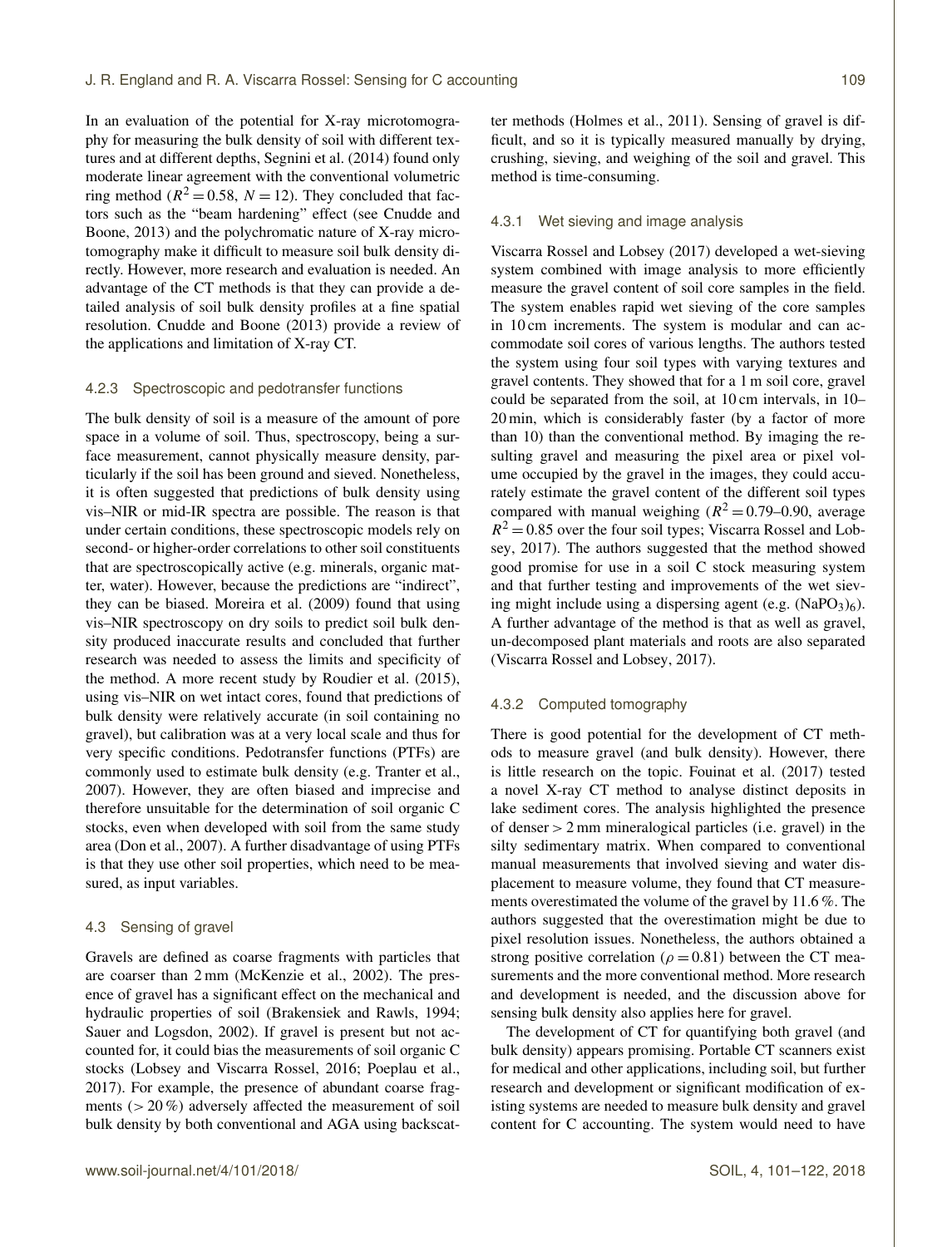(1) the ability to rotate the soil core around fixed sensors or rotate the sensors around the core; (2) short measurement times to produce images of appropriate resolution; (3) adequate emission energies and appropriate shielding; (4) specialized software for the reconstruction of images and measurement of bulk density and gravel; and  $(5)$  appropriate size and weight to allow routine field deployment. Of course, a vis–NIR sensor for measuring soil organic C concentration would need to be used with it. In the meantime, however, the separation of gravel by rapid wet sieving and quantification by automated weighing or by image analysis might be an efficient interim.

# 4.4 Evaluation of sensing for soil organic C accounting

Based on our review and assessment of the available sensor technologies above, currently, the most suitable proximal sensing techniques for measuring soil organic C and for monitoring its change are vis–NIR and mid-IR spectroscopy for estimating soil organic C concentration and AGA for measuring bulk density. There are no practical or efficient sensors available for measuring gravel. Presently, a possible best option might be wet sieving to separate the gravel fraction and quantification by weighing or image analysis [\(Vis](#page-21-13)[carra Rossel and Lobsey,](#page-21-13) [2017\)](#page-21-13). Table [3](#page-10-0) provides a summary of the benefits and limitations of each of these technologies, and Table [4](#page-11-0) assesses their cost and accuracy.

The cost of spectrometers can vary widely (Table [4\)](#page-11-0). Portable vis–NIR spectrometers (350–2500 nm) can be purchased from different manufacturers from approximately less than AUD 10 000 to more than AUD 100 000 (Table [4\)](#page-11-0), although their cost is continually decreasing as technologies develop. Smaller, cheaper vis–NIR spectrometers that use micro-electromechanical systems (MEMSs) technologies are emerging and are less expensive, but not many have been thoroughly tested. Prices for mid-IR portable spectrometers (2500–20 000 nm) are approximately AUD 50 000–70 000, and for mid-IR benchtop spectrometers, they are approximately AUD 25 000–90 000, depending on the size, type of detector, sensitivity, and amount of automation. The cost of spectroscopic measurements of soil organic C concentration in the laboratory is larger than measurements under field conditions because of the need for sieving, drying, and grinding. mid-IR measurements are expensive because samples need to be finely ground. Both vis–NIR and mid-IR techniques can accurately predict the soil organic C content of dry soils (Table [4\)](#page-11-0). The accuracy of vis–NIR predictions on wet soil, that is under field conditions, is generally less than that for dry soil, although the difference can be relatively small (Table [4\)](#page-11-0).

AGA sensors for measuring bulk density are also quite readily available (Table [4\)](#page-11-0). Measurement costs are significantly smaller for AGA using transmission than for AGA using backscatter because of the additional soil preparation required for the latter. There are few reports on the use of

AGA for the measurement of bulk density, but they report good accuracy for AGA using transmission and variable accuracy for AGA using backscatter. There is no information on the cost and accuracy of wet sieving and image analysis for quantifying gravel (Table [4\)](#page-11-0). [Viscarra Rossel and Lobsey](#page-21-13) [\(2017\)](#page-21-13) suggested that a system could be easily developed and that measurement costs would be small.

# 4.5 Integrated multi-sensor systems for soil organic C accounting

We need an integrated multi-sensor approach for measuring and monitoring soil organic C stocks because simultaneous measurements of soil organic C concentration, bulk density, and gravel are needed. There are two currently available, field-deployable, proximal multi-sensor systems to measure soil organic C stocks. One involves inserting the sensors into the soil profile and making measurements in situ, while the other requires sampling undisturbed soil cores and measuring the soil ex situ.

Veris® Technologies produces commercial sensors for precision agriculture [\(http://www.veristech.com,](http://www.veristech.com) last access: 6 December 2017), including several field-deployable systems which can measure electrical conductivity, pH, and penetration resistance and also record the vis–NIR spectra of soil. The system that is particularly relevant to soil organic C accounting is the P4000, which uses a hydraulic probe system to insert four sensors into the soil to characterize the profile. The sensors are a vis–NIR spectrometer (350–2200 nm), an electrical conductivity (EC) sensor, and an insertion force sensor. The system does not measure bulk density. Using insertion force as a surrogate for bulk density might be possible but would be prone to errors. [Wetterlind et al.](#page-21-14) [\(2015\)](#page-21-14) tested the accuracy of predictions of soil organic matter (SOM) using the P4000 system and evaluated whether the predictions were improved when the sensors were combined. They found that the accuracy of predictions of soil organic matter content with the vis–NIR alone was good, but the inclusion of insertion force only improved prediction accuracy by about 10 %. They concluded that these small improvements did not provide strong support for combining vis–NIR sensor measurements with measurements of insertion force. However, there was no testing of bulk density.

The Soil Condition Analysis System (SCANS) [\(Vis](#page-21-15)[carra Rossel et al.,](#page-21-15) [2017\)](#page-21-15) uses a combination of proximal sensing technologies, smart engineering, and data analytics to characterize soil laterally across the landscape and vertically down the profile. The SCANS has an automated soil core sensing system, which can be used in the laboratory or the field. The system has a vis–NIR (350–2500 nm) spectrometer, an AGA densitometer, and digital cameras that measure intact soil core samples that are either (wet) under field condition or dry, at user-defined intervals over the length of 1.2 m soil cores. The system can measure soil organic C content and composition (particulate, humus, and re-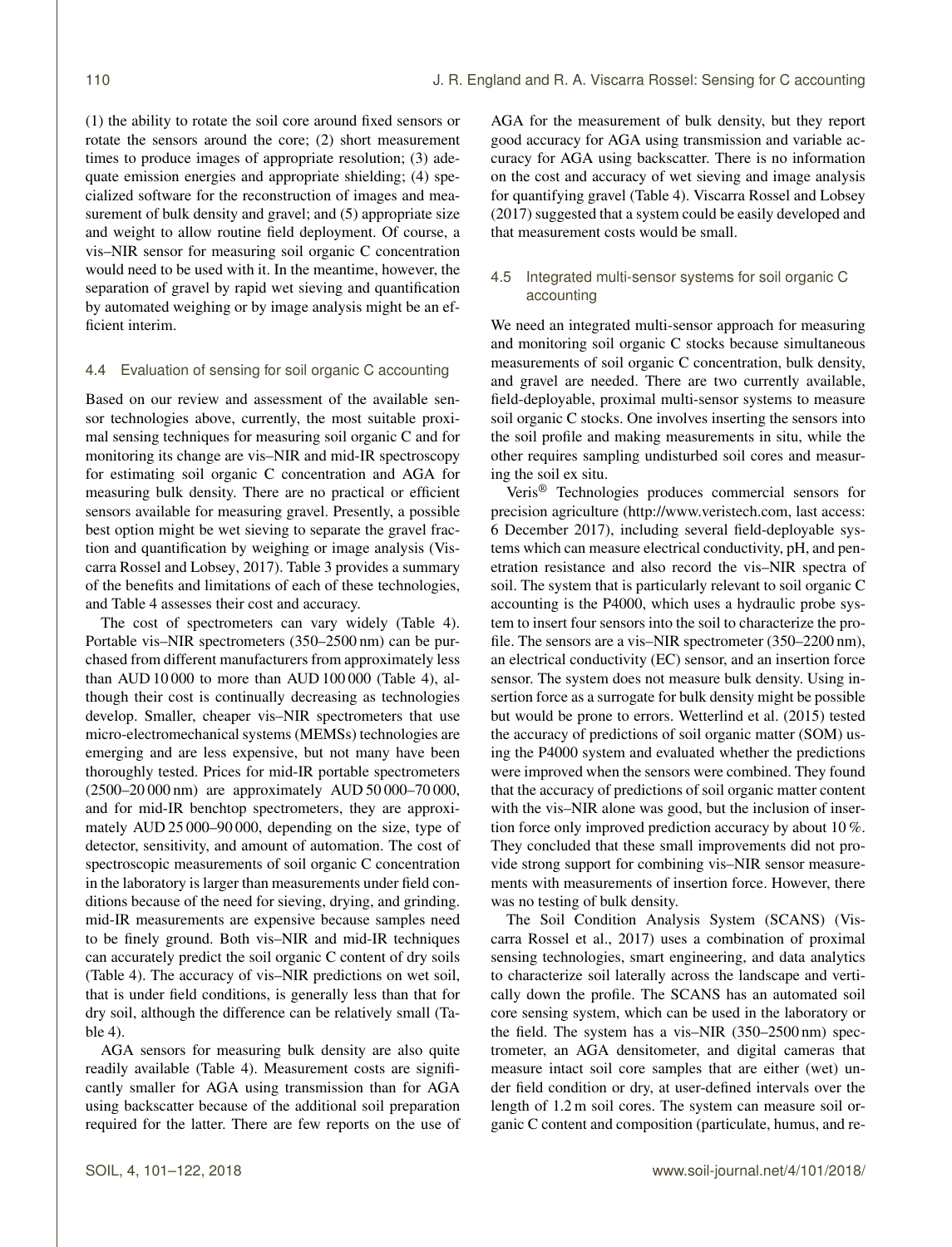| AGA - active gamma-ray attenuation; ESM - equivalent |                     | Table 3. Benefits and limitations of sensing technologies for soil C accounting. vis-NIR - visible and near infrared diffuse reflectance spectroscopy; mid-IR - mid-infrared spectroscopy;<br>soil mass; SOP - standard operating procedure.                                                                                                             |                                                                                                                                                                                                                              |
|------------------------------------------------------|---------------------|----------------------------------------------------------------------------------------------------------------------------------------------------------------------------------------------------------------------------------------------------------------------------------------------------------------------------------------------------------|------------------------------------------------------------------------------------------------------------------------------------------------------------------------------------------------------------------------------|
| Sensing technique                                    | Soil attribute      | Advantages                                                                                                                                                                                                                                                                                                                                               | Limitations                                                                                                                                                                                                                  |
| vis-NIR                                              | Soil organic C      | Robust field instruments available and becoming more affordable.<br>on soil organic C estimation can be corrected<br>No sample pre-treatment required; no harmful chemicals.<br>wet, under field conditions.<br>Inexpensive measurements.<br>to use.<br>Relatively accurate.<br>Non-destructive.<br>Samples can be<br>Effects of water<br>Rapid and easy | Empirical, requires calibration.<br>Calibration requires expertise.<br>Requires correction for water.<br>Surface measurement                                                                                                 |
| mid-IR                                               | Soil organic C      | Few portable instruments but becoming more available.<br>Accurate predictions on dried, ground samples.<br>Inexpensive measurements.<br>No harmful chemicals.<br>Rapid measurement.<br>Non-destructive.                                                                                                                                                  | Few studies on estimating $C$ in the field.<br>Need to dry and grind soil samples.<br>Corrections for water need testing.<br>Empirical, requires calibration.<br>Calibration requires expertise.<br>Surface measurement.     |
| <b>AGA</b> transmission                              | <b>Bulk</b> density | Allows characterization of variability vertically and laterally.<br>Can estimate stocks on fixed-depth and ESM basis<br>Inexpensive sensor and measurements.<br>readily available.<br>Non-destructive.<br>Instrumentation<br>Accurate.<br>Rapid.                                                                                                         | Needs independent measure of water content.<br>Requires SOP and regulatory approval.<br>Needs construction of a set-up.<br>Requires a licensed operator<br>Requires soil core sampling<br>Uses active radiation.             |
| <b>AGA</b> backscatter                               | <b>Bulk</b> density | Does not require sampling of intact core.<br>Commercial instrumentation available.<br>Non-destructive.                                                                                                                                                                                                                                                   | Requires pit for active gamma/neutron source.<br>Needs independent measure of water content.<br>Requires SOP and regulatory approval.<br>Requires a licensed operator<br>Variable accuracy reported<br>Uses active radiation |

<span id="page-10-0"></span>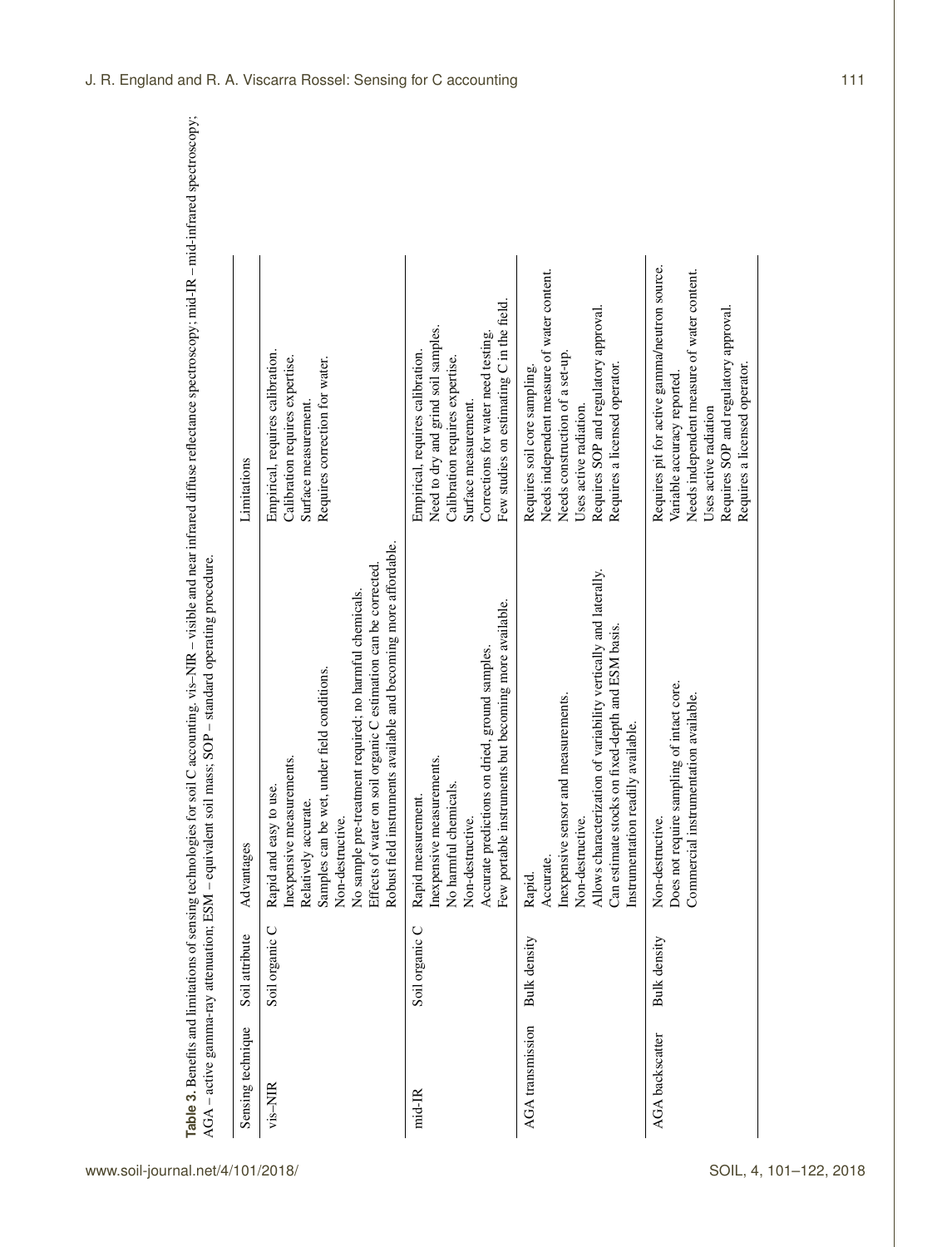<span id="page-11-0"></span>**Table 4.** Assessment of the accuracy and cost of sensing technologies for soil C accounting. The methods are visible–near infrared (vis–NIR) and mid-infrared (mid-IR) diffuse reflectance spectroscopy; active gamma-ray attenuation (AGA) and wet sieving and image analysis. The accuracy at local scale (i) for soil organic C concentrations is based on comparison with dry-combustion analysis on the same samples and represented by median values for dry soil samples (vis–NIR and mid-IR) and wet samples (vis–NIR only); (ii) for bulk density is based on a comparison with the volumetric ring method and represented by median values for wet soil corrected for water with vis–NIR measurements on the same samples (transmission) or for wet soil corrected for gravimetric water content on paired samples (backscatter); and (iii) for gravel content is based on a comparison of image analysis with weighing on the same wet-sieved samples and represented by median values. The statistics reported are the root mean square error of validation (RMSE<sub>v</sub>), the coefficient of determination ( $R_v^2$ ), and the ratio of performance to deviation  $(RPD_v)$ . N are the number of local sites at which accuracy was assessed.

| Method                                                                            | Measurement<br><b>Instrument</b>      |                          | Accuracy                                                |                      |                      |                   |
|-----------------------------------------------------------------------------------|---------------------------------------|--------------------------|---------------------------------------------------------|----------------------|----------------------|-------------------|
|                                                                                   | cost<br>(in thousands of AUD)         | cost per<br>sample (AUD) | $\overline{N}$                                          | RMSE <sub>v</sub>    | $R_{\rm v}^2$        | $RPD_v$           |
| Soil organic C/%                                                                  |                                       |                          |                                                         |                      |                      |                   |
| vis-NIR, dried ground<br>vis-NIR, field condition<br>mid-IR, dried, finely ground | $10 - 100$<br>$10 - 100$<br>$25 - 90$ | 8<br>0.8<br>15           | $29 - 35^{\rm a}$<br>$9 - 10^{b}$<br>$4-8$ <sup>c</sup> | 0.44<br>0.47<br>0.11 | 0.85<br>0.81<br>0.93 | 2.4<br>2.3<br>3.7 |
| Bulk density/g cm <sup><math>-3</math></sup>                                      |                                       |                          |                                                         |                      |                      |                   |
| <b>AGA</b> transmission<br>AGA backscatter                                        | 15<br>5                               | 0.5<br>10                | 1 <sup>d</sup><br>ze                                    | 0.06                 | 0.90<br>0.33         |                   |
| Gravel/%                                                                          |                                       |                          |                                                         |                      |                      |                   |
| Wet sieving and image analysis                                                    | 100                                   |                          | 4 <sup>f</sup>                                          |                      | 0.85                 |                   |

<sup>a</sup> Sourced from [Sankey et al.](#page-20-16) [\(2008b\)](#page-20-16), [Roudier et al.](#page-19-20) [\(2017\)](#page-19-20), [Chodak et al.](#page-17-21) [\(2007\)](#page-17-21), [Conforti et al.](#page-17-22) [\(2017\)](#page-17-22), [Fontan et al.](#page-17-23) [\(2010\)](#page-17-23), [Martin et al.](#page-18-25) [\(2002\)](#page-18-25), [McCarty and Reeves](#page-18-26) [\(2006\)](#page-20-20), [Nduwamungu et al.](#page-19-21) [\(2009\)](#page-19-21), [Peng et al.](#page-19-22) [\(2013,](#page-19-22) [2014\)](#page-19-23), [Araujo et al.](#page-16-13) [\(2015\)](#page-16-13), [Rodionov et al.](#page-19-24) [\(2014\)](#page-20-18), [Sarkhot et al.](#page-20-17) [\(2011\)](#page-21-16),<br>[Shi et al.](#page-20-18) (2014), [Udelhoven et al.](#page-20-19) [\(2003\)](#page-20-19), [Vagen et al.](#page-20-20) (2006), Vohland a [et al.](#page-16-13) [\(2017\)](#page-21-15), [Roudier et al.](#page-19-18) [\(2015\)](#page-16-13), [Wetterlind and Stenberg](#page-21-18) [\(2010\)](#page-16-14), and [Rodionov et al.](#page-19-24) [\(2014\)](#page-19-23). <sup>c</sup> Sourced from [Viscarra Rossel et al.](#page-21-10) [\(2006b\)](#page-21-10), [Araujo](#page-16-13)<br>et al. (2015), [McCarty and Reeves](#page-18-26) [\(2006\)](#page-18-26), [Bornemann et al.](#page-16-14) (2010), P [Viscarra Rossel](#page-18-8) [\(2016\)](#page-18-8). <sup>e</sup> Sourced from [Holmes et al.](#page-18-23) [\(2011\)](#page-18-23). <sup>f</sup> Sourced from [Viscarra Rossel and Lobsey](#page-21-13) [\(2017\)](#page-21-13).

sistant C), bulk density, clay content, cation exchange capacity, volumetric water content, available water capacity, pH, iron, and clay mineralogy [\(Viscarra Rossel et al.,](#page-21-15) [2017\)](#page-21-15). Each measurement with the sensors takes approximately 35 s so that measuring a 1 m core at 2 cm intervals (i.e. 50 measurements along the core) takes about 30 min. [Viscarra Rossel](#page-21-3) [et al.](#page-21-3) [\(2016b\)](#page-21-3) showed that the sensing system could be used to accurately baseline soil C stocks for accounting purposes, and [Viscarra Rossel and Brus](#page-21-0) [\(2018\)](#page-21-0) assessed its costefficiency and reliability for soil C accounting. They found that compared to more conventional methods that use composite sampling and laboratory analysis, sensing with the SCANS is more cost-efficient in that it provides a good balance between accuracy and cost.

# **5 Developing a soil organic C accounting methodology with proximal sensing**

The rationale for using sensing in a method for soil organic C accounting is that although sensing may not be as precise per individual measurement compared to laboratory analysis, sensing is more cost-efficient; that is, sensing provides a balance between accuracy and cost. Because sensing is cheaper, simpler, and more practical to use, many more measurements can be made across space (laterally and vertically) and time, so that as an ensemble, the data are more informative. Sensing can also be non-destructive, allowing the soil samples to be stored in archives for future measurement should auditing and verification be required. The archived soil samples can then also ensure that there is consistent temporal data for use in dynamic models or for the testing of new technologies and approaches as they become available. Below we describe considerations needed for developing soil organic C accounting methodologies with proximal sensing.

# 5.1 Development of spectral libraries

The measurement of soil organic C using spectroscopy (e.g. vis–NIR, mid-IR) requires the calibration of the spectra to soil organic C content using multivariate statistics or machine-learning algorithms. The calibrations can be derived using existing large spectral libraries (ESLs) (e.g. [Vis](#page-21-19)[carra Rossel and Webster,](#page-21-19) [2012;](#page-21-19) [Shepherd and Walsh,](#page-20-21) [2002;](#page-20-21) [Stevens et al.,](#page-20-22) [2013\)](#page-20-22) or using new site-specific libraries developed with local soil samples (LSLs). Using an ESL to predict soil organic C incurs no immediate cost, but it is likely that the predictions at the local site (farm or field scales) will be biased [\(Clairotte et al.,](#page-17-24) [2016;](#page-17-24) [Guerrero et al.,](#page-17-25) [2014b\)](#page-17-25). Us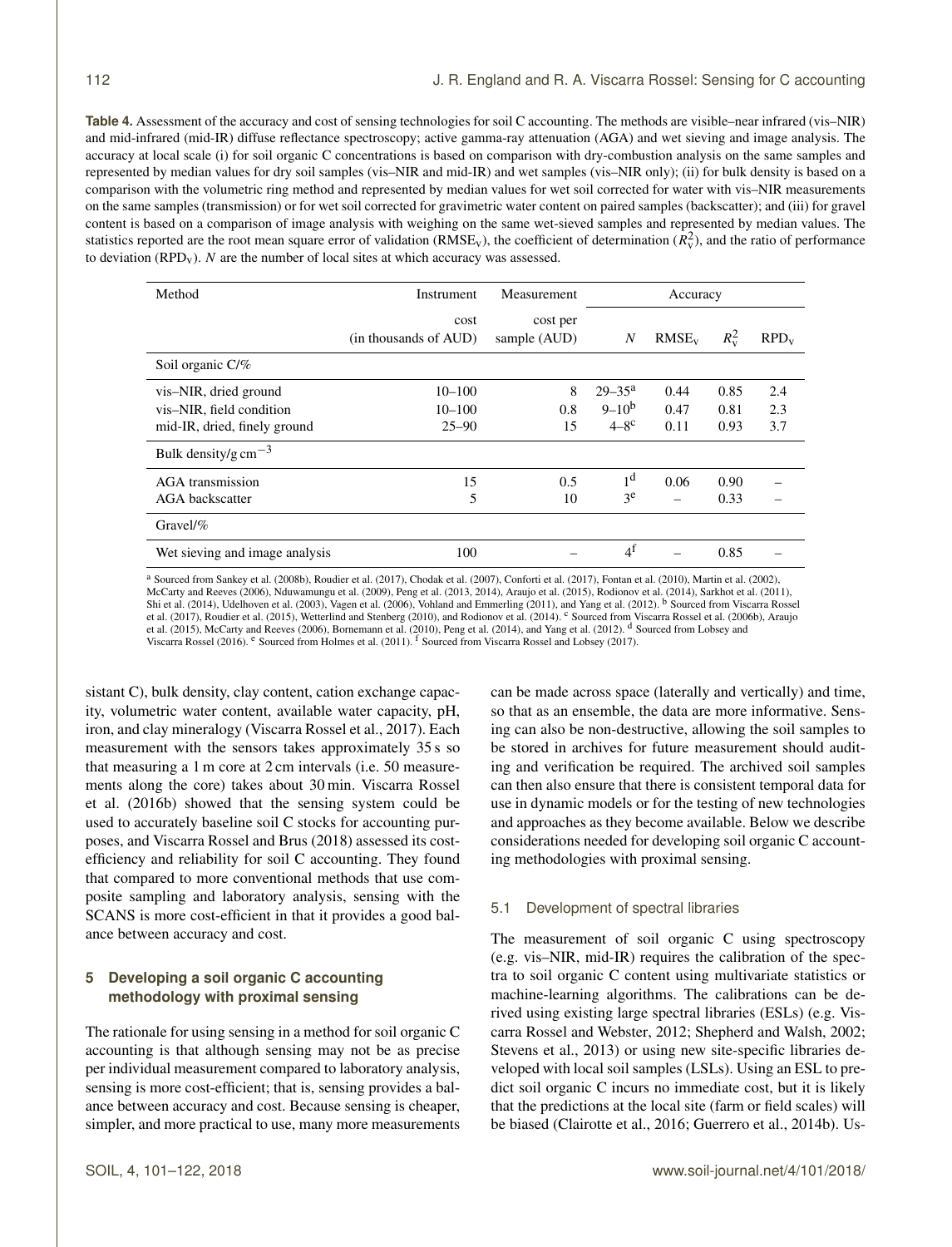ing an LSL will produce more accurate (unbiased) predictions but will incur a cost because soil needs to be analysed in the laboratory to derive the local model.

Significant investment has been made in developing large regional, country, and global spectral libraries [\(Shepherd and](#page-20-21) [Walsh,](#page-20-21) [2002;](#page-20-21) [Brown et al.,](#page-16-15) [2006;](#page-16-15) [Viscarra Rossel et al.,](#page-21-9) [2016a\)](#page-21-9), and there will be value in using these for developing site-specific calibrations. These ESLs could reduce the need for site-specific data. Various approaches have been proposed to make better use of ESLs for local predictions of soil properties. They are based on either constraining the ESL with spectral or soil sample similarities or augmenting the ESL with site-specific samples.

Memory-based learning (MBL) methods aim to constrain the ESL with spectral information and derive calibrations for each unknown sample on a case-by-case basis. By selecting a subset of the ESL to predict each unknown sample, these methods effectively derive site-specific (i.e. local) calibrations. Methods include the LOCAL [\(Shenk et al.,](#page-20-23) [1997\)](#page-20-23) and locally weighted regression (LWR) [\(Naes et al.,](#page-19-25) [1990\)](#page-19-25) algorithms and their variants. Essentially, the methods select calibration samples from the ESL with a distance metric (e.g. Mahalanobis distance) in the multivariate space between the calibration and the unknown samples. In LWR weighting the calibration samples are also weighted according to their spectral dissimilarity (distance) to the unknown samples.

[Ramirez-Lopez et al.](#page-19-26) [\(2013\)](#page-19-26) proposed spectrum-based learning (SBL), which is a type of MBL. The spectrum-based learner selects nearest neighbours from an ESL using distance metrics calculated in the principal component space and optimizing the number of components used to identify the nearest neighbours in the selection. Spectroscopic modelling is then carried out with both the selected neighbours and the matrix of distances to the unknown samples as the training data set.

The ESL can also be constrained with other information such as soil order, type, texture, and parent material (e.g. [Vasques et al.,](#page-21-20) [2010;](#page-21-20) [Sankey et al.,](#page-20-24) [2008a\)](#page-20-24). [Shi et al.](#page-20-25) [\(2015\)](#page-20-25) proposed the use of both spectral similarities and geographically constrained local calibrations to predict soil organic C content. They reported improvements in the accuracy of predictions when the ESL was restricted to the geographic region from which the unknown samples originated. [Viscarra Rossel and Webster](#page-21-19) [\(2012\)](#page-21-19) developed general ESL calibrations for Australian soil using the machine learning algorithm Cubist. The authors showed that the algorithm makes inherently local predictions because Cubist partitions the spectra into local subsets that are each modelled separately.

Two techniques use the augmenting approach. They are "spiking", which uses several local spectra to augment the calibration made with an ESL (e.g. [Guerrero et al.,](#page-17-26) [2010;](#page-17-26) [Sankey et al.,](#page-20-16) [2008b;](#page-20-16) [Viscarra Rossel et al.,](#page-21-21) [2009\)](#page-21-21), and spiking with extra-weighting [\(Guerrero et al.,](#page-17-27) [2014a\)](#page-17-27), which uses multiple copies of the local samples to improve their leverage in the calibrations. [Guerrero et al.](#page-17-27) [\(2014a\)](#page-17-27) showed that the latter approach improved on spiking and suggested it might be more appropriate with larger spectral libraries.

[Lobsey et al.](#page-18-27) [\(2017\)](#page-18-27) developed a new approach, which they call rs-local, which makes the best use of ESLs and minimizes the number of site-specific, local samples for deriving calibrations. The method is data-driven and makes no assumptions on spectral or sample similarities. Using data from farms in Australia and New Zealand, they showed that by combining 12–20 local samples with a well-selected set of samples from an ESL, the robustness and accuracy of the predictions was improved compared to predictions made using a "general" calibration and other methods tested. The authors suggested that rs-local can reduce analytical cost and improve the financial viability of soil spectroscopy.

# 5.2 Spectroscopic modelling: training, validation, and prediction

As described above, to measure and monitor soil organic C with spectra, a local spectroscopic model needs to be developed to ensure that the estimates of organic C are unbiased. Therefore, once the soil in a study area has been sampled, according to an appropriate soil sampling design (see Sect. 3.2), the spectra of the sampling units in the sample should be recorded using standardized protocols and guidelines, such as those described by the Global Spectral Library in [Vis](#page-21-9)[carra Rossel et al.](#page-21-9) [\(2016a\)](#page-21-9). Following a spectral outlier analysis to identify erroneous spectra (due to rocks, roots, and other non-soil materials), the spectra of the sample, which characterizes the variability in the study area, are used to guide the selection of data for the spectroscopic modelling and prediction, i.e. the training, validation, and prediction sets.

A method that ensures that the training spectra adequately represent the sample must be used to select the training set e.g. the Kennard–Stone [\(Kennard and Stone,](#page-18-28) [1969\)](#page-18-28) or Duplex [\(Snee,](#page-20-26) [1977\)](#page-20-26) algorithms. The validation set should be selected by random sampling to ensure an unbiased assessment of the spectroscopic model predictions. How many spectra to use for training and validation depends on the available budget because the selected sampling units will need to be analysed with conventional laboratory methods and on the heterogeneity of the sample. Spectroscopic models for the prediction of soil organic C that are developed and validated with too few data can lead to unstable and erroneous results [\(Reeves et al.,](#page-19-6) [2012\)](#page-19-6). Once the total number of sampling units are selected for the spectroscopic modelling, a general rule of thumb is to use two-thirds for training and the remaining third for validation, although this is not a hard rule and the choice might depend on the total number of sampling units that are selected. The prediction set is made up of the data that remain in the sample after the training and validation sets have been selected.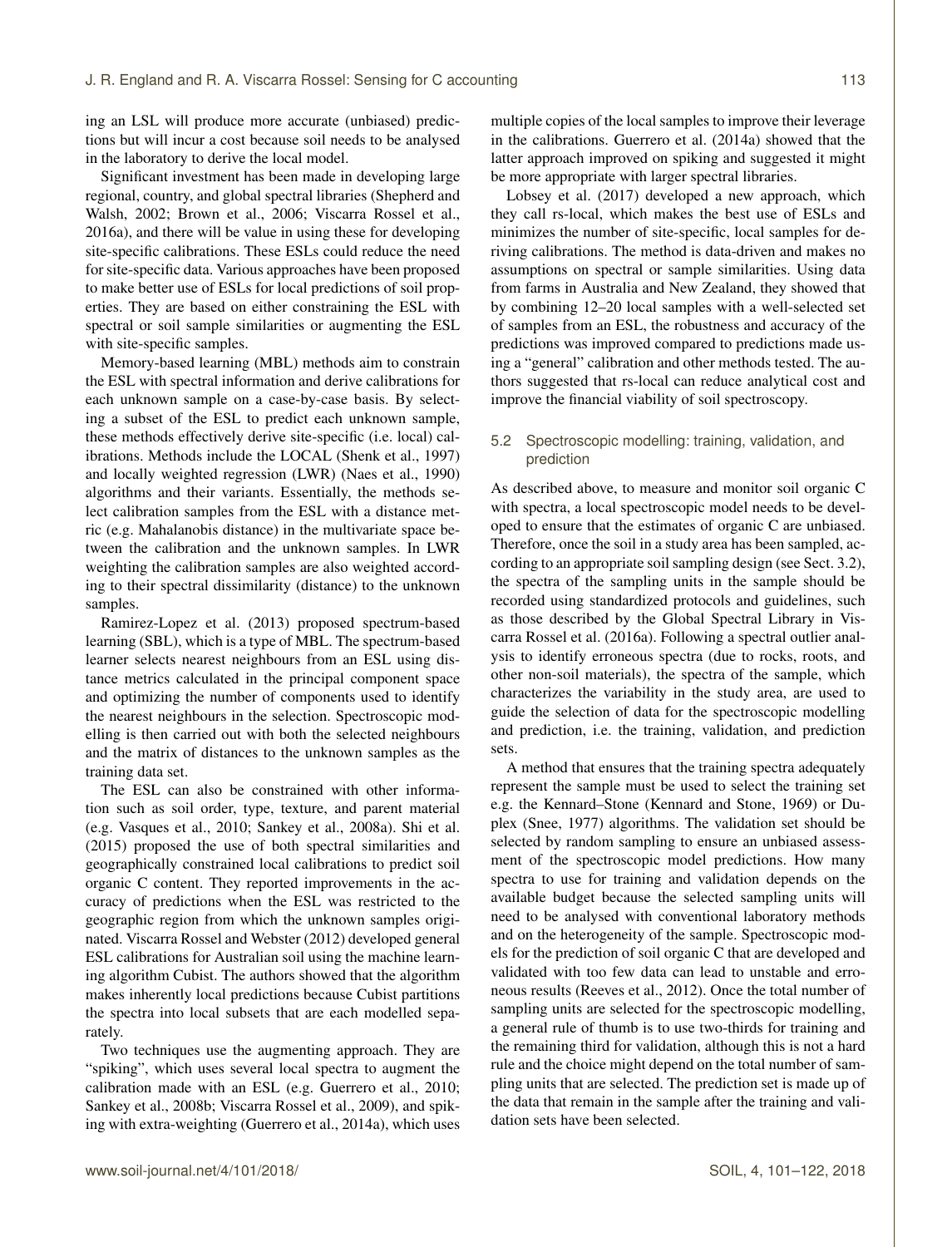<span id="page-13-0"></span>

**Figure 1.** Framework for spectroscopic measurement, modelling, and prediction of soil organic C.

Once the spectra for the modelling have been selected, soil aliquots of the respective sampling units need to be prepared for the analysis of soil organic C concentrations in the laboratory by dry combustion analysis (e.g. LECO – Laboratory Equipment Corporation). It is important to note that the inaccuracy and imprecision of analytical results are directly related to the sampling, handling, and analytical procedure [\(Viscarra Rossel and McBratney,](#page-21-22) [1998\)](#page-21-22). Therefore, soil sample preparation (drying, crushing, grinding, sub-sampling) and analytical measurements should be made with certified methods and in an accredited laboratory that conducts regular technical and inter-laboratory proficiency programs. For example in Australia accreditation is though the National Association of Testing Authorities (NATA) and the Australian Soil and Plant Analysis Council (ASPAC). We recommend that an independent assessment of the analytical accuracy is performed by including a small but representative proportion of "blind" duplicates (e.g. 15 %) in the analysis. If the blind duplicate samples exceed a predetermined threshold value (e.g. 0.05 % soil organic C), then the samples should be reanalysed by the laboratory. As with any modelling, the dictum when developing spectroscopic calibrations is "garbage  $in =$  garbage out" and conversely "quality  $in =$  quality out" [\(Viscarra Rossel et al.,](#page-21-23) [2008b\)](#page-21-23).

The spectra and analytical data in the training set should then be analysed and if necessary, transformed, preprocessed, and pre-treated. For example, if the algorithm for the modelling assumes that the response variable is normally distributed, then the analytical data will need to be checked and if necessary transformed (e.g. with logarithmic transforms) to approximate a normal distribution. Similarly, the spectra may need a transformation to apparent absorbance; it may need smoothing and baselining (e.g. using a Savitzky–Golay filter with a first derivative; [Savitzky and](#page-20-27) [Golay,](#page-20-27) [1964\)](#page-20-27). The spectra may also need to be mean-centred, and if recorded at field conditions, it may need corrections to remove the effects of water on the spectra (e.g. with either the external parameter orthogonalization – EPO, [Mi](#page-19-10)[nasny et al.,](#page-19-10) [2011,](#page-19-10) or direct standardization – DS, [Ji et al.,](#page-18-18) [2015\)](#page-18-18). See [Roudier et al.](#page-19-20) [\(2017\)](#page-19-20) for a comparison of EPO and DS. It is important to note that whatever transformations, pre-processing, and pre-treatments are applied to the training set, they must also be applied to the validation and prediction sets.

Before embarking on the modelling, it is sensible to check for outliers and influential data in the training set objectively. This can be done by calculating Studentized residuals [\(Cook](#page-17-28) [and Weisberg,](#page-17-28) [1982\)](#page-17-28), to check for observations with unusually large residuals or data that deviate significantly from their mean, i.e. those with high leverage [\(Martens and Naes,](#page-18-29) [1989\)](#page-18-29). If outliers are detected, then further checks for data entry and other errors should be made. One should not remove data unless there is reasonable evidence to suggest that the data are in error.

Spectroscopic models should be developed by crossvalidation to obtain optimal parameterization of the models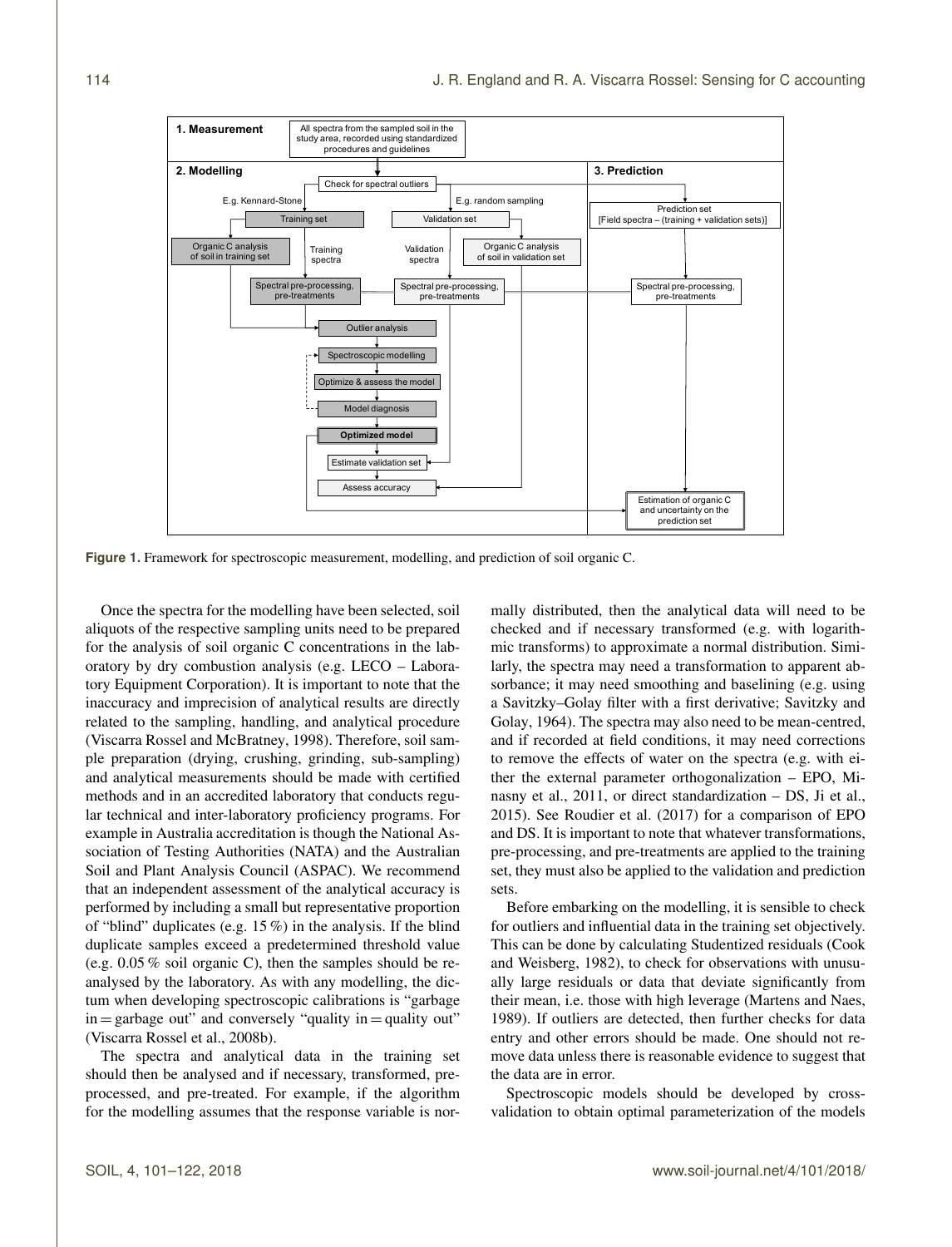and to minimize or prevent problems with under- or overfitting. Once a model is developed, model diagnostics should be performed to interpret the model and also to check that the statistical assumptions of the particular algorithm being used are not violated. For example, this could simply be done by calculating the residuals of the data in the training set and plotting these against the estimated soil organic C concentrations. This plot can help to diagnose dependence of the predicted value, non-constant (or heteroscedastic) variances, and non-linear trends that indicate the need for data transformations or alternate curvilinear modelling methods (see for example, [Martens and Naes,](#page-18-29) [1989\)](#page-18-29).

If all assumptions about the model are correct and the model has a good diagnosis, then the optimized model should be validated with the independent validation set, which was selected at random and which was not used in the training process. The type of algorithm used (e.g. partial least squares regression (PLSR), support vector machines (SVMs), regression trees) is not critical as long as the optimization and validation are done well. Modelling uncertainties could be derived with Monte Carlo (e.g. [Viscarra Rossel,](#page-21-24) [2007\)](#page-21-24) or Bayesian methods.

The predictions on the validation set should be assessed with statistics that completely describe the errors in the same units as the analyte (i.e. soil organic C content). For this, we recommend the use of the RMSE, which measures the inaccuracy of the model predictions, the mean error (ME), which measures their bias, and the standard deviation of the error (SDE), which measures their imprecision. Inaccuracy may be defined as combining both bias and imprecision, so that  $RMSE^2 = ME^2 + SDE^2$  [\(Viscarra Rossel and Webster,](#page-21-19) [2012\)](#page-21-19). Other indices that are commonly reported are the coefficient of determination  $(R^2)$ , the ratio of performance to deviation (RPD) [\(Williams and Norris,](#page-21-8) [2001\)](#page-21-8), or the ratio of performance to interquartile range (RPIQ) [\(Bellon-Maurel](#page-16-16) [et al.,](#page-16-16) [2010\)](#page-16-16) and the concordance correlation coefficient [\(Lin,](#page-18-30) [1989\)](#page-18-30). We do not recommend the use of the  $R^2$  alone because it does not account for bias in the model predictions or the RPD or RPIQ alone because their categories are subjective and variable [\(Reeves and Smith,](#page-19-27) [2009\)](#page-19-27).

If the independent model validation statistics are not too dissimilar to those reported in the literature for soil organic C predictions at the field and farm scales, e.g. for vis–NIR spectroscopy  $0.1-1.0\%$  organic C, with a median value of  $0.3\%$ organic C [\(Viscarra Rossel et al.,](#page-21-9) [2016a\)](#page-21-9), we recommend that additional sampling units be selected to augment and potentially extend the range of the training set. These values should serve only as guidelines, and if the validation statistics fall outside of these ranges after the augmentation of the training set, then it might not be sensible to proceed with spectroscopy for the estimation of organic C.

The optimized and validated spectroscopic model may then be applied to all of the spectra: the training, validation, and prediction sets, to estimate consistently the soil organic C concentration of the entire sample set and their uncertainty. If the model was developed on a transformed organic C scale (e.g. square root or logarithmic), then the estimates need to be back-transformed to the original units.

Figure [1](#page-13-0) summarizes the procedures for the spectroscopic measurement, modelling, and prediction of soil organic C.

#### 5.3 Standards for auditing and verification

Standardization of the sensing methods and their procedural guidelines are needed if sensing is to underpin methodologies that help to account for soil organic C stock change. This is particularly important for international initiatives like "4 pour 1000", which aim to demonstrate that soil can play an important role in mitigating climate change. Standards and guidelines are also essential in schemes that use financial incentives for landholders to adopt C sequestration practices (see Table [1\)](#page-2-0). In this case, standards will help to ensure that only authentic abatement is credited. In the Australian ERF, methods need to comply with offsets integrity standards, which require that abatement is additional, eligible, measurable, verifiable, evidence-based, statistically defensible, supported by relevant peer-reviewed scientific results, permanent, with no leakage, and conservative (see Sect. 2).

[Bispo et al.](#page-16-17) [\(2017\)](#page-16-17) reported that some standards exist for the analysis of soil properties, including organic C, but suggested that new standards are needed for the measurement of soil C stocks and the verification of C change. In Table [5,](#page-15-0) we propose a list of data and information that need to be reported when developing a sensing methodology for soil C accounting. These include, for instance, the type of sensor used, the requirements for calibration, the number of reference analyses to use, the requirements for validation, the statistics to report, and the information that must be recorded for auditing and verification. Of course, the list in Table [5,](#page-15-0) is additional to data on the project area, the sampling design used, the soil sampling method, the method for estimation, and the preparation of the samples for analysis.

#### **6 Final remarks**

Currently, the most suitable proximal sensing techniques for soil C (stocks) accounting are vis–NIR spectroscopy for estimating organic C concentration and active gamma attenuation for measuring bulk density. There are no practical or well-developed sensors for measuring gravel content in the soil. CT appears promising for measuring both bulk density and gravel, but there are no systems available for this specific purpose, and so the approach requires significant research and development. A useful interim for measuring gravel might be its separation by rapid wet sieving and quantification by automated weighing or image analysis.

The use of mid-IR spectrometers for measuring organic C under field condition needs further research and development. Laboratory measurements of soil with mid-IR are possible, but additional transport, sample preparation by dry-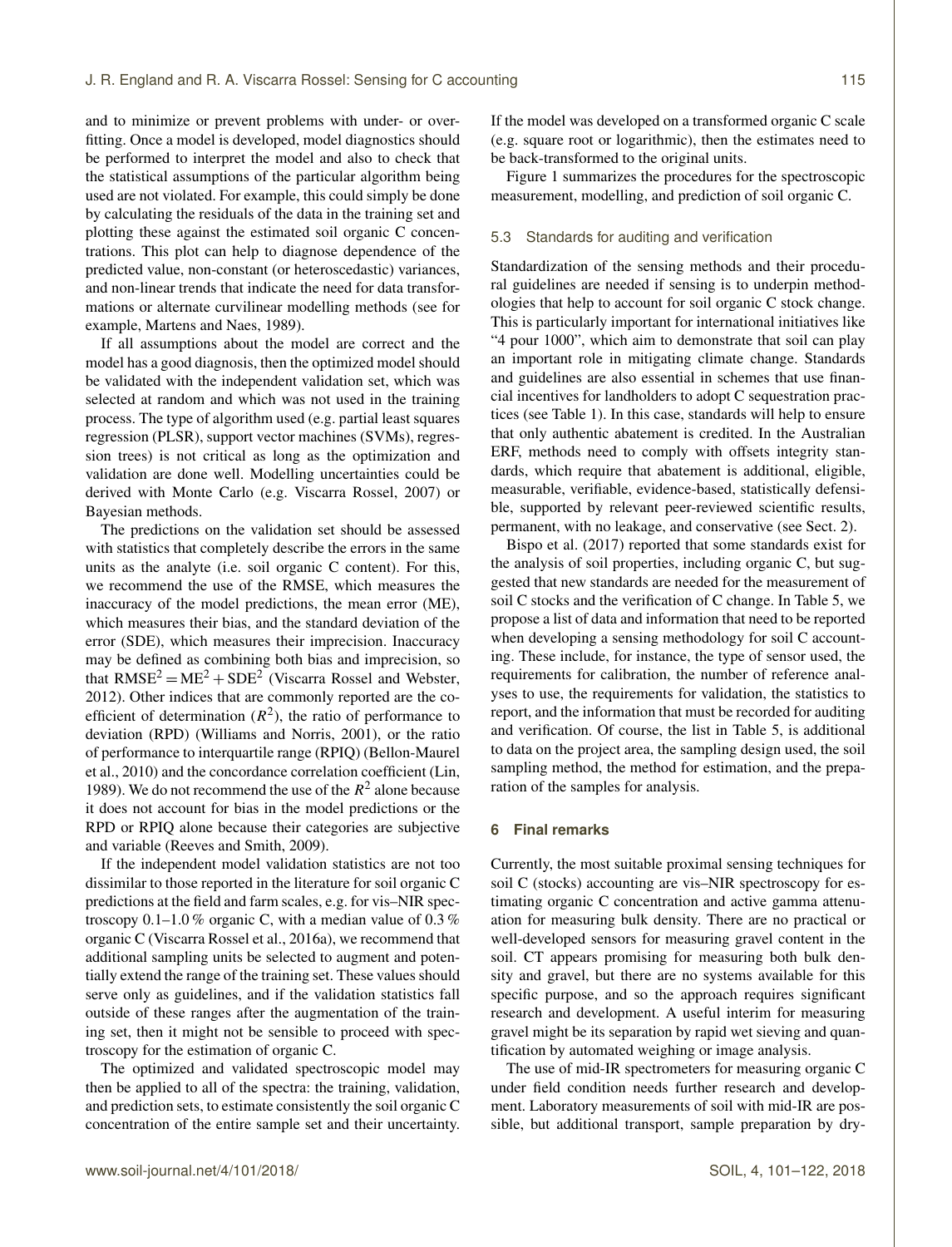| Sensor specifications                             | Manufacturer and model number.<br>Spectral range.<br>Source of radiation.<br>Type of detector.<br>Instrument calibration procedures.<br>Materials of calibration standards.                                                                                                                                                                                                                                   |
|---------------------------------------------------|---------------------------------------------------------------------------------------------------------------------------------------------------------------------------------------------------------------------------------------------------------------------------------------------------------------------------------------------------------------------------------------------------------------|
| Sensor measurements                               | Condition of the soil: air-dry/oven-dry/wet/ground, sieved/intact core.<br>Total number of spectra recorded from the study area.<br>Number of spectral outliers and outlier method used.<br>Number of training and number of validation spectra and methods used for selection.<br>Experimental values for x, $\mu_s$ , $\mu_w$ , $\theta$ ; see Eq.(2).<br>Sensor outliers and method used to identify them. |
| Laboratory analysis                               | Laboratory method used laboratory code and accreditation.<br>Number of blind duplicates and the measured standard error of the laboratory (SEL).<br>Mean, standard deviation, minimum, median, maximum values of the measured data.<br>Analytical outliers and method used to identify them.                                                                                                                  |
| Transformations pre-processing, pre-treatments    | Type of transformations used on the laboratory and sensor data.<br>Pre-processing methods used on the sensor data.<br>Pre-treatment methods used on the sensor data.<br>Method used for correcting the effects of water on the sensor data.                                                                                                                                                                   |
| Spectroscopic modelling: training                 | Number of data in the spectral library.<br>The algorithm used for modelling.<br>The cross-validation method used.<br>The optimized setting of the model and the model RMSE and $R^2$ .<br>The model diagnostics and residuals plot.                                                                                                                                                                           |
| Spectroscopic modelling: validation               | If appropriate, method for back-transformation of the response variable.<br>The validation RMSE, ME, SDE, and concordance correlation.<br>Plot of the observed vs. predicted validation data.                                                                                                                                                                                                                 |
| Spectroscopic modelling: prediction of "unknowns" | Mean, standard deviation, minimum, median, maximum values of the predicted data.                                                                                                                                                                                                                                                                                                                              |
| Data sets                                         | All sensor data collected from the study area.<br>The training and validation data.<br>The analytical data used for calibrating sensors.<br>Sample identification numbers.<br>Geographic locations (WGS84) and depth layers where measurements were taken.<br>Date and time of measurements.                                                                                                                  |

<span id="page-15-0"></span>**Table 5.** Data to be recorded for auditing and verification in a soil organic C accounting method.

ing, and fine grinding will incur more labour costs. Although other technologies, such as LIBS and INS have some advantages, they also have significant disadvantages and are currently not sufficiently developed for making cost-efficient measurements.

Sensing of soil organic C with spectrometers requires a multivariate calibration. There has been significant investment made to develop large regional, country, and global spectral libraries, and we believe that there will be value in using them to improve the accuracy and cost-efficiency of soil spectroscopy. Statistical data-driven methods are being developed that use such libraries and reduce the need for local samples for deriving site-specific calibrations. Nevertheless, there is a need to develop sensors that are more direct (i.e. less reliant on empirical calibrations), accurate, safe, and inexpensive for measuring soil organic C.

Cost-efficient organic C accounting requires that the individual sensing techniques, above, be combined in a fielddeployable, integrated multi-sensor data-analytics system, to derive estimates of the C stocks in soil profiles from at least the top 30 cm, but preferably deeper. Such systems are currently being developed and are showing that sensing with vis–NIR and active gamma attenuation sensors can provide accurate, rapid, and cost-efficient estimates of C stocks on either a fixed-depth or an equivalent soil mass basis.

Sensing can be used to underpin soil C accounting methodologies and to evaluate land use and soil management practices that aim to increase soil organic C stocks, improve soil health, increase agricultural production, and mitigate GHG emissions. But to ensure proficient measurement and accurate reporting and verification, the sensing methods should be standardized, supported by peer-reviewed science,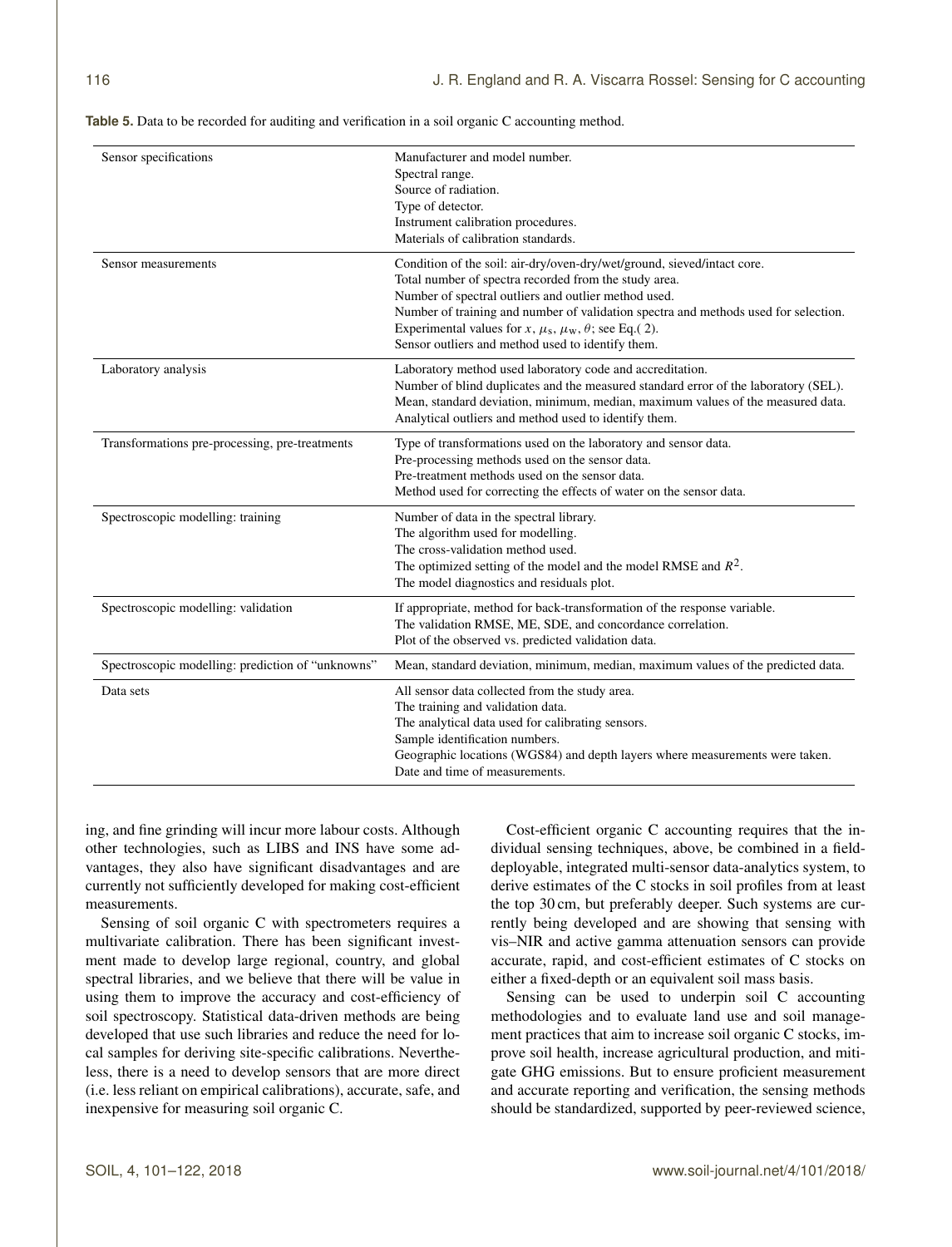and covered by robust procedural guidelines. This is particularly important in schemes that use financial incentives for landholders to adopt management practices to sequester soil organic C.

The new legislated soil C accounting method under the Australian Emissions Reduction Fund allows practitioners to use sensors for C accounting. The method is the first in the world to do so, and it might provide a template for other countries to follow.

**Data availability.** No data sets were used in this article.

**Author contributions.** RAVR conceived the work. JRE, and RAVR contributed to the writing and RAVR edited the final draft.

**Competing interests.** The authors declare that they have no conflict of interest.

**Special issue statement.** This article is part of the special issue "Regional perspectives and challenges of soil organic carbon management and monitoring – a special issue from the Global Symposium on Soil Organic Carbon 2017". It is a result of the Global Symposium on Soil Organic Carbon, Rome, Italy, 21–23 March 2017.

**Acknowledgements.** We thank the Australian Government Department of the Environment and Energy, who procured work that led to the development of the review. We are grateful to the CSIRO, the Department of Agriculture and Water Resources, and the Grains Research and Development Corporation, who funded projects that led to the development of some of the technologies and ideas presented in this paper. We also thank Keryn Paul for commenting on our manuscript.

Edited by: Peter Finke Reviewed by: two anonymous referees

#### **References**

- <span id="page-16-8"></span>Aitkenhead, M., Donnelly, D., Coull, M., and Gwatkin, R.: Estimating Soil Properties with a Mobile Phone, in: Digital Soil Morphometrics, Progress in Soil Science Serie, edited by: Hartemink, A. E. and Minasny, B., Springer, 89–110, https://doi.org[/10.1007/978-3-319-28295-4\\_7,](https://doi.org/10.1007/978-3-319-28295-4_7) 2016.
- <span id="page-16-13"></span>Araujo, S. R., Soderstrom, M., Eriksson, J., Isendahl, C., Stenborg, P., and Dematte, J. A. M.: Determining soil properties in Amazonian Dark Earths by reflectance spectroscopy, Geoderma, 237, 308–317, https://doi.org[/10.1016/j.geoderma.2014.09.014,](https://doi.org/10.1016/j.geoderma.2014.09.014) 2015.
- <span id="page-16-7"></span>Australian Government: Carbon Credits (Carbon Farming Initiative) Act 2011, [https://www.legislation.gov.au/Details/](https://www.legislation.gov.au/Details/C2015C00012) [C2015C00012](https://www.legislation.gov.au/Details/C2015C00012) (last access: 6 December 2017), 2011.
- <span id="page-16-4"></span>Australian Government: Carbon Credits (Carbon Farming Initiative) (Sequestering Carbon in Soils in Grazing Systems) Methodology Determination, [https://www.legislation.gov.](https://www.legislation.gov.au/Details/F2015C00582) [au/Details/F2015C00582](https://www.legislation.gov.au/Details/F2015C00582) (last access: 6 December 2017), 2014.
- <span id="page-16-5"></span>Australian Government: Carbon Credits (Carbon Farming Initiative – Estimating Sequestration of Carbon in Soil Using Default Values) Methodology Determination, [https://www.legislation.gov.](https://www.legislation.gov.au/Details/F2016C00263) [au/Details/F2016C00263](https://www.legislation.gov.au/Details/F2016C00263) (last access: 6 December 2017), 2015.
- <span id="page-16-6"></span>Australian Government: Carbon Credits (Carbon Farming Initiative – Measurement of Soil Carbon Sequestration in Agricultural Systems) Methodology Determination 2018, [https://www.](https://www.legislation.gov.au/Details/F2018L00089) [legislation.gov.au/Details/F2018L00089](https://www.legislation.gov.au/Details/F2018L00089) (last access: 6 December 2017), 2018.
- <span id="page-16-0"></span>Batjes, N. H.: Total carbon and nitrogen in the soils of the world, Eur. J. Soil Sci., 47, 151–163, 1996.
- <span id="page-16-1"></span>Batjes, N. J. and van Wesemael, B.: Measuring and monitoring soil carbon, in: Soil Carbon: Science, Management and Policy for Multiple Benefits, edited by: Banwart, S. A., Noellemeyer, E., and Milne, E., CABI, Wallingford, UK, 188–201, 2015.
- <span id="page-16-9"></span>Bel'kov, M. V., Burakov, V. S., Kiris, V. V., Kononov, V. A., Raikov, S. N., Reshetnikov, V. N., and Tarasenkoa, N. V.: Determination of carbon in soil by laser spectral analysis, J. Appl. Spectrosc., 75, 275–282, https://doi.org[/10.1007/s10812-008-9044-3,](https://doi.org/10.1007/s10812-008-9044-3) 2008.
- <span id="page-16-3"></span>Bellon-Maurel, V. and McBratney, A. B.: Near-infrared (NIR) and mid-infrared (MIR) spectroscopic techniques for assessing the amount of carbon stock in soils – Critical review and research perspectives, Soil Biol. Biochem., 43, 1398–1410, https://doi.org[/10.1016/j.soilbio.2011.02.019,](https://doi.org/10.1016/j.soilbio.2011.02.019) 2011.
- <span id="page-16-16"></span>Bellon-Maurel, V., Fernandez-Ahumada, E., Palagos, B., Roger, J. M., and McBratney, A.: Critical review of chemometric indicators commonly used for assessing the quality of the prediction of soil attributes by NIR spectroscopy, Trends Anal. Chem., 29, 1073–1081, https://doi.org[/10.1016/j.trac.2010.05.006,](https://doi.org/10.1016/j.trac.2010.05.006) 2010.
- <span id="page-16-11"></span>Bertuzzi, P., Bruckler, L., Gabilly, Y., and Gaudu, J. C.: Calibration, field-testing, and error analysis of a gamma-ray probe for in situ measurement of dry bulk density, Soil Sci., 144, 425–436, 1987.
- <span id="page-16-17"></span>Bispo, A., Andersen, L., Angers, D. A., Bernoux, M., Brossard, M., Cécillon, L., Comans, R. N. J., Harmsen, J., Jonassen, K., Lamé, F., Lhuillery, C., Maly, S., Martin, E., Mcelnea, A. E., Sakai, H., Watabe, Y., and Eglin, T. K.: Accounting for Carbon Stocks in Soils and Measuring GHGs Emission Fluxes from Soils: Do We Have the Necessary Standards?, Front. Environ. Sci., 5, 41, https://doi.org[/10.3389/fenvs.2017.00041,](https://doi.org/10.3389/fenvs.2017.00041) 2017.
- <span id="page-16-2"></span>Blake, G. and Hartge, K.: Bulk density, Soil Science Society of America, Madison, Wisconsin, USA, 363—375, 1986.
- <span id="page-16-14"></span>Bornemann, L., Welp, G., and Amelung, W.: Particulate organic matter at the field scale: rapid acquisition using midinfrared spectroscopy, Soil Sci. Soc. Am. J., 74, 1147–1156, https://doi.org[/10.2136/sssaj2009.0195,](https://doi.org/10.2136/sssaj2009.0195) 2010.
- <span id="page-16-12"></span>Brakensiek, D. L. and Rawls, W. J.: Soil containing rock fragments – effects on infiltration, Catena, 23, 99–110, https://doi.org[/10.1016/0341-8162\(94\)90056-6,](https://doi.org/10.1016/0341-8162(94)90056-6) 1994.
- <span id="page-16-10"></span>Bricklemyer, R. S., Brown, D. J., Barefield, J. E., and Clegg, S. M.: Intact soil core total, inorganic, and organic carbon measurement using laser-induced breakdown spectroscopy, Soil Sci. Soc. Am. J., 75, 1006–1018, https://doi.org[/10.2136/sssaj2009.0244,](https://doi.org/10.2136/sssaj2009.0244) 2011.
- <span id="page-16-15"></span>Brown, D. J., Shepherd, K. D., Walsh, M. G., Mays, M. D., and Reinsch, T. G.: Global soil characterization with VNIR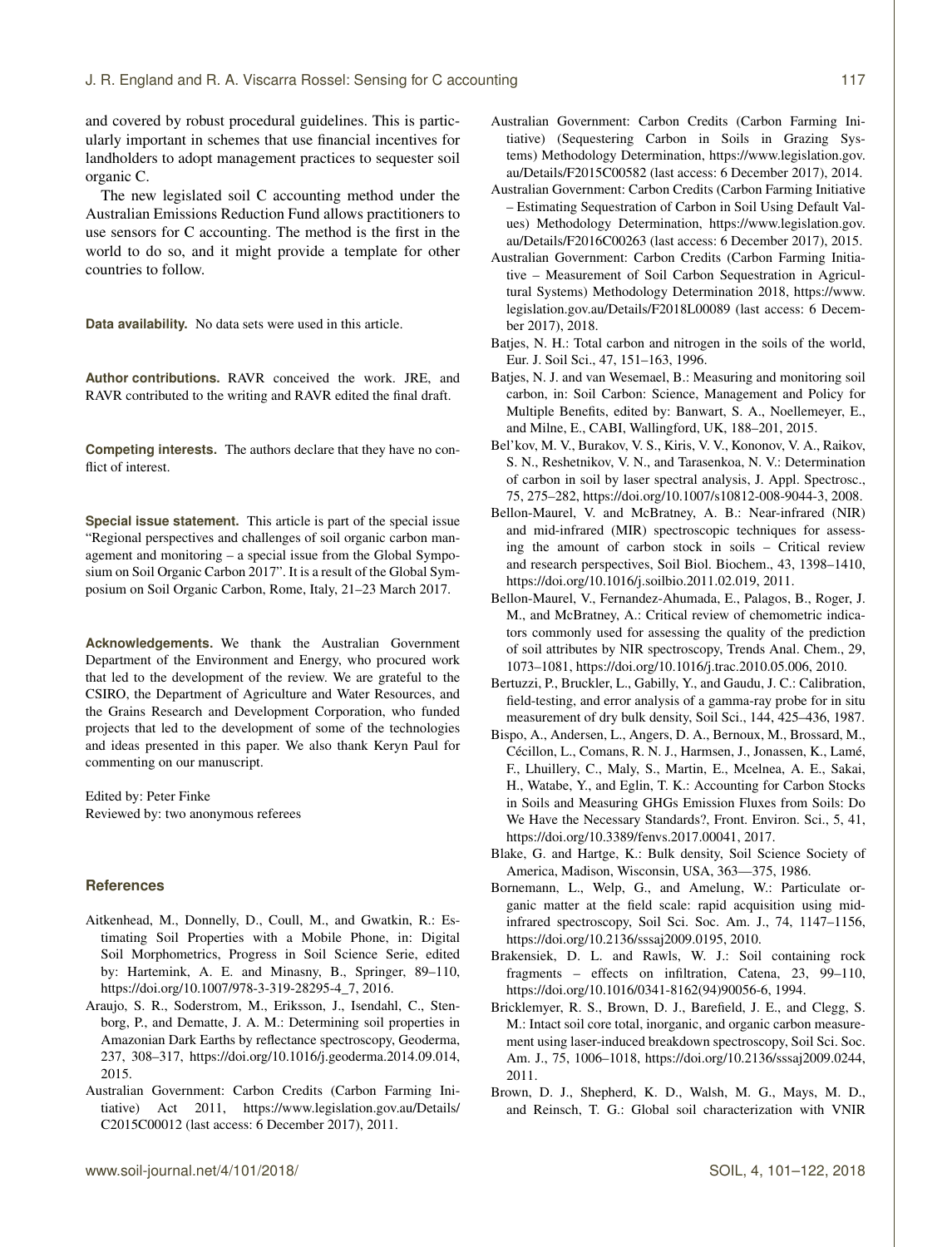diffuse reflectance spectroscopy, Geoderma, 132, 273–290, https://doi.org[/10.1016/j.geoderma.2005.04.025,](https://doi.org/10.1016/j.geoderma.2005.04.025) 2006.

- <span id="page-17-9"></span>Brus, D. J. and DeGruijter, J. J.: Design-based versus modelbased estimates of spatial means: Theory and application in environmental soil science, Environmetrics, 4, 123–152, https://doi.org[/10.1002/env.3170040202,](https://doi.org/10.1002/env.3170040202) 1993.
- <span id="page-17-11"></span>Brus, D. J. and de Gruijter, J. J.: Random sampling for geostatistical modelling? Choosing between design-based and model-based sampling strategies for soil (with discussion), Geoderma, 80, 1– 44, 1997.
- <span id="page-17-18"></span>C'assaro, F., Tominaga, T., Bacchi, O., Reichardt, K., Oliveira, J., and Timm, L.: Improved laboratory calibration of a single-probe surface gamma-neutron gauge, Austr. J. Soil Res., 38, 937–946, https://doi.org[/10.1071/SR99107,](https://doi.org/10.1071/SR99107) 2000.
- <span id="page-17-1"></span>Chambers, A., Lal, R., and Paustian, K.: Soil carbon sequestration potential of US croplands and grasslands: Implementing the 4 per Thousand Initiative, J. Soil Water Conserv., 71, 68A–74A, https://doi.org[/10.2489/jswc.71.3.68A,](https://doi.org/10.2489/jswc.71.3.68A) 2016.
- <span id="page-17-17"></span>Chatterjee, A., Lal, R., Wielopolski, L., Martin, M. Z., and Ebinger, M. H.: Evaluation of Different Soil Carbon Determination Methods, Crit. Rev. Plant Sci., 28, 164–178, https://doi.org[/10.1080/07352680902776556,](https://doi.org/10.1080/07352680902776556) 2009.
- <span id="page-17-21"></span>Chodak, M., Niklinska, M., and Beese, F.: Near-infrared spectroscopy for analysis of chemical and microbiological properties of forest soil organic horizons in a heavy-metal-polluted area, Biol. Fert. Soils, 44, 171–180, https://doi.org[/10.1007/s00374-](https://doi.org/10.1007/s00374-007-0192-z) [007-0192-z,](https://doi.org/10.1007/s00374-007-0192-z) 2007.
- <span id="page-17-12"></span>Christy, C.: Real-time measurement of soil attributes using onthe-go near infrared reflectance spectroscopy, Comput. Electron. Agr., 61, 10–19, 2008.
- <span id="page-17-24"></span>Clairotte, M., Grinand, C., Kouakoua, E., Thebault, A., Saby, N. P. A., Bernoux, M., and Barthes, B. G.: National calibration of soil organic carbon concentration using diffuse infrared reflectance spectroscopy, Geoderma, 276, 41–52, https://doi.org[/10.1016/j.geoderma.2016.04.021,](https://doi.org/10.1016/j.geoderma.2016.04.021) 2016.
- <span id="page-17-19"></span>Cnudde, V. and Boone, M.: High-resolution X-ray computed tomography in geosciences: A review of the current technology and applications, Earth-Sci. Rev., 123, 1–17, https://doi.org[/10.1016/j.earscirev.2013.04.003,](https://doi.org/10.1016/j.earscirev.2013.04.003) 2013.
- <span id="page-17-0"></span>Cole, C. V., Duxbury, J., Freney, J., Heinemeyer, O., Minami, K., Mosier, A., Paustian, K., Rosenberg, N., Sampson, N., Sauerbeck, D., and Zhao, Q.: Global estimates of potential mitigation of greenhouse gas emissions by agriculture, Nutr. Cycl. Agroecosyst., 49, 221–228, https://doi.org[/10.1023/a:1009731711346,](https://doi.org/10.1023/a:1009731711346) 1997.
- <span id="page-17-3"></span>Conant, R. T. and Paustian, K.: Spatial variability of soil organic carbon in grasslands: implications for detecting change at different scales, Environ. Pollut., 116, S127–S135, https://doi.org[/10.1016/s0269-7491\(01\)00265-2,](https://doi.org/10.1016/s0269-7491(01)00265-2) 2002a.
- <span id="page-17-5"></span>Conant, R. T. and Paustian, K.: Spatial variability of soil organic carbon in grasslands: implications for detecting change at different scales, Environ. Pollut., 116, S127–S135, https://doi.org[/10.1016/s0269-7491\(01\)00265-2,](https://doi.org/10.1016/s0269-7491(01)00265-2) 2002b.
- <span id="page-17-22"></span>Conforti, M., Matteucci, G., and Buttafuoco, G.: Monitoring soil organic carbon content using Vis-NIR spectroscopy: A case study in southern Italy, Rendiconti Online Societa Geologica Italiana, 42, 38–41, https://doi.org[/10.3301/rol.2017.09,](https://doi.org/10.3301/rol.2017.09) 2017.
- <span id="page-17-28"></span>Cook, R. and Weisberg, S.: Residuals and Influence in Regression, Chapman and Hall, New York, 1982.
- <span id="page-17-13"></span>Cremers, D. A. and Radziemski, L. J.: Handbook of laser-induced breakdown spectroscopy, John Wiley & Sons, Chichester, UK, 2006.
- <span id="page-17-14"></span>Cremers, D. A., Ebinger, M. H., Breshears, D. D., Unkefer, P. J., Kammerdiener, S. A., Ferris, M. J., Catlett, K. M., and Brown, J. R.: Measuring total soil carbon with laser-induced breakdown spectroscopy (LIBS), J. Environ. Qual., 30, 2202–2206, 2001.
- <span id="page-17-7"></span>Cunningham, R. L. and Matelski, R. P.: Bulk density measurements on certain soils high in coarse fragments, Soil Sci. Soc. Am. Proc., 32, 109–111, 1968.
- <span id="page-17-16"></span>Da Silva, R. M., Milori, D., Ferreira, E. C., Ferreira, E. J., Krug, F. J., and Martin-Neto, L.: Total carbon measurement in whole tropical soil sample, Spectrochim. Ac. Pt. B, 63, 1221–1224, https://doi.org[/10.1016/j.sab.2008.09.003,](https://doi.org/10.1016/j.sab.2008.09.003) 2008.
- <span id="page-17-10"></span>de Gruijter, J. J., Brus, D., Bierkens, M., and Knotters, M.: Sampling for Natural Resource Monitoring, Springer, Berlin, 2006.
- <span id="page-17-20"></span>Don, A., Schumacher, J., Scherer-Lorenzen, M., Scholten, T., and Schulze, E.-D.: Spatial and vertical variation of soil carbon at two grassland sites – Implications for measuring soil carbon stocks, Geoderma, 141, 272–282, https://doi.org[/10.1016/j.geoderma.2007.06.003,](https://doi.org/10.1016/j.geoderma.2007.06.003) 2007.
- <span id="page-17-15"></span>Ebinger, M. H., Norfleet, M. L., Breshears, D. D., Cremers, D. A., Ferris, M. J., Unkefer, P. J., Lamb, M. S., Goddard, K. L., and Meyer, C. W.: Extending the applicability of laser-induced breakdown spectroscopy for total soil carbon measurement, Soil Sci. Soc. Am. J., 67, 1616–1619, 2003.
- <span id="page-17-4"></span>Ellert, B., Janzen, H., and McConkey, B.: Measuring and comparing soil carbon storage, Lewis Publishers, Boca Raton, 131–146, 2001.
- <span id="page-17-6"></span>Fan, J. L., McConkey, B., Wang, H., and Janzen, H.: Root distribution by depth for temperate agricultural crops, Field Crops Res., 189, 68–74, https://doi.org[/10.1016/j.fcr.2016.02.013,](https://doi.org/10.1016/j.fcr.2016.02.013) 2016.
- <span id="page-17-23"></span>Fontan, J. M., Calvache, S., Lopez-Bellido, R. J., and Lopez-Bellido, L.: Soil carbon measurement in clods and sieved samples in a Mediterranean Vertisol by Visible and Near-Infrared Reflectance Spectroscopy, Geoderma, 156, 93–98, https://doi.org[/10.1016/j.geoderma.2010.02.001,](https://doi.org/10.1016/j.geoderma.2010.02.001) 2010.
- <span id="page-17-2"></span>Fouinat, L., Sabatier, P., Poulenard, J., Reyss, J. L., Montet, X., and Arnaud, F.: A new CT scan methodology to characterize a small aggregation gravel clast contained in a soft sediment matrix, Earth Surf. Dynam., 5, 199–209, https://doi.org[/10.5194/esurf-](https://doi.org/10.5194/esurf-5-199-2017)[5-199-2017,](https://doi.org/10.5194/esurf-5-199-2017) 2017.
- <span id="page-17-8"></span>Gifford, R. M. and Roderick, M. L.: Soil carbon stocks and bulk density: spatial or cumulative mass coordinates as a basis of expression?, Global Change Biol., 9, 1507–1514, https://doi.org[/10.1046/j.1365-2486.2003.00677.x,](https://doi.org/10.1046/j.1365-2486.2003.00677.x) 2003.
- <span id="page-17-26"></span>Guerrero, C., Zornoza, R., Gomez, I., and Mataix-Beneyto, J.: Spiking of NIR regional models using samples from target sites: Effect of model size on prediction accuracy, Geoderma, 158, 66– 77, https://doi.org[/10.1016/j.geoderma.2009.12.021,](https://doi.org/10.1016/j.geoderma.2009.12.021) 2010.
- <span id="page-17-27"></span>Guerrero, C., Stenberg, B., Wetterlind, J., Viscarra Rossel, R. A., Maestre, F. T., Mouazen, A. M., Zornoza, R., Ruiz-Sinoga, J. D., and Kuang, B.: Assessment of soil organic carbon at local scale with spiked NIR calibrations: effects of selection and extraweighting on the spiking subset, Eur. J. Soil Science, 65, 248– 263, https://doi.org[/10.1111/ejss.12129,](https://doi.org/10.1111/ejss.12129) 2014a.
- <span id="page-17-25"></span>Guerrero, C., Stenberg, B., Wetterlind, J., Viscarra Rossel, R. A., Maestre, F. T., Mouazen, A. M., Zornoza, R., Ruiz-Sinoga, J. D., and Kuang, B.: Assessment of soil organic carbon at local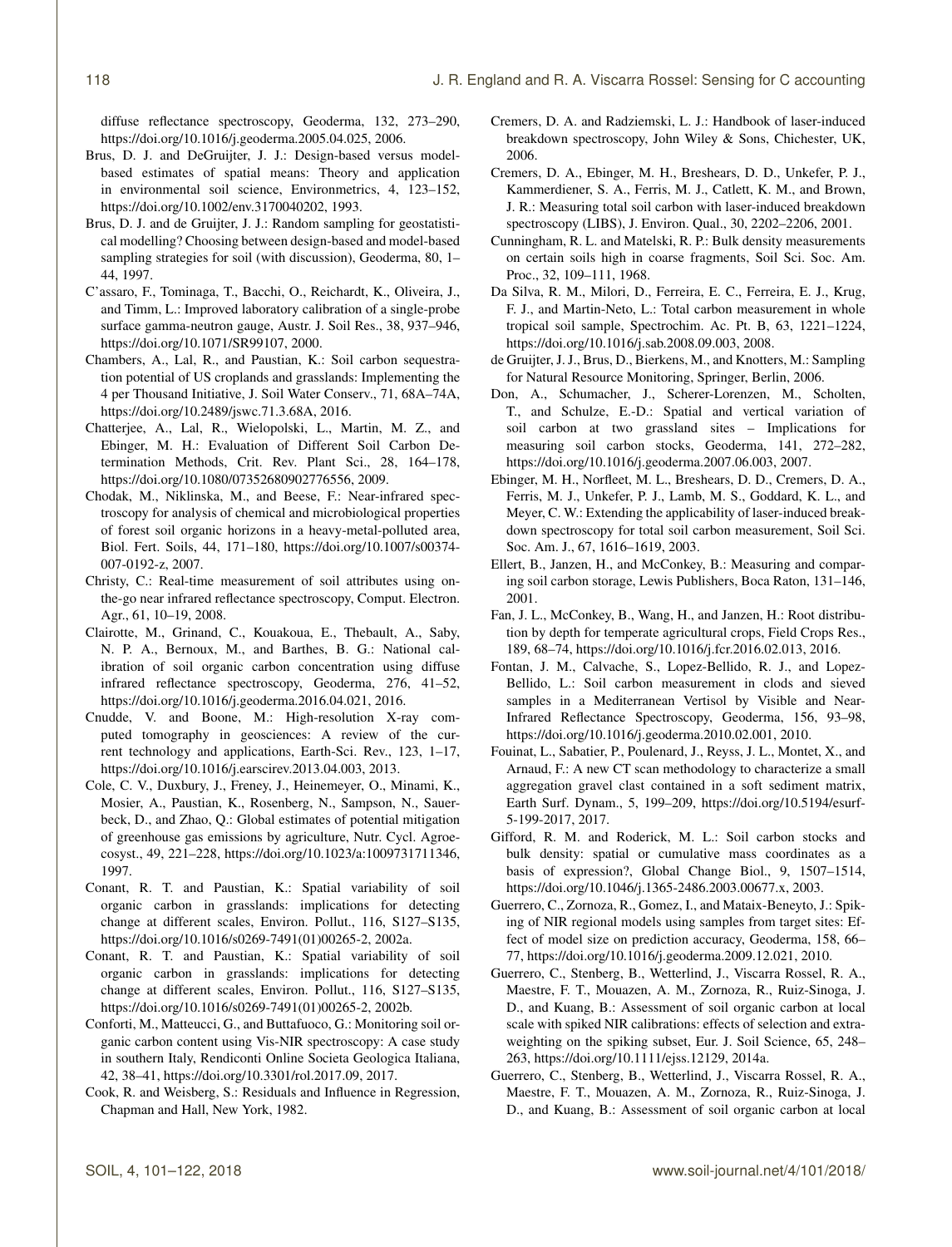scale with spiked NIR calibrations: effects of selection and extraweighting on the spiking subset, Eur. J. Soil Sci., 65, 248–263, https://doi.org[/10.1111/ejss.12129,](https://doi.org/10.1111/ejss.12129) 2014b.

- <span id="page-18-22"></span>Harmon, R. S., De Lucia, F. C., Miziolek, A. W., McNesby, K. L., Walters, R. ., and French, P. D.: Laser-induced breakdown spectroscopy (LIBS) – an emerging field-portable sensor technology for real-time, in-situ geochemical and environmental analysis, Geochem.-Explor. Environ. Anal., 5, 21–28, https://doi.org[/10.1144/1467-7873/03-059,](https://doi.org/10.1144/1467-7873/03-059) 2005.
- <span id="page-18-14"></span>Hirmas, D. R. and Furquim, S. A. C.: Simple Modification of the Clod Method for Determining Bulk Density of Very Gravelly Soils, Commun. Soil Sci. Plant Anal., 37, 899–906, https://doi.org[/10.1080/00103620600588579,](https://doi.org/10.1080/00103620600588579) 2006.
- <span id="page-18-23"></span>Holmes, K. W., Wherrett, A., Keating, A., and Murphy, D. V.: Meeting bulk density sampling requirements efficiently to estimate soil carbon stocks, Soil Res., 49, 680–695, https://doi.org[/10.1071/sr11161,](https://doi.org/10.1071/sr11161) 2011.
- <span id="page-18-16"></span>Ibañez Asensio, S., Marques-Mateu, A., Moreno-Ramon, H., and Balasch, S.: Statistical relationships between soil colour and soil attributes in semiarid areas, Biosyst. Eng., 116, 120–129, https://doi.org[/10.1016/j.biosystemseng.2013.07.013,](https://doi.org/10.1016/j.biosystemseng.2013.07.013) 2013.
- <span id="page-18-10"></span>ICAP: Emissions Trading Worldwide: Status Report 2017, Report, International Carbon Action Partnership (ICAP), Berlin, 2017.
- <span id="page-18-12"></span>IPCC: Revised 1996 IPCC Guidelines for National Greenhouse Gas Inventories, Report, Meteorological Office, Bracknell, UK, 1997.
- <span id="page-18-9"></span>IPCC: IPCC Guidelines for National Greenhouse Gas Inventories, Report, edited by: Eggleston, S., Buendia, L., Miwa, K., Ngara, T., and Tanabe, K., Intergovernmental Panel on Climate Change (IPCC)/Institute for Global Environmental Strategies (IGES), Hayama, Japan, 2006.
- <span id="page-18-6"></span>IPCC: Climate change 2007: the physical science basis, in: Contribution of Working Group I to the Fourth Assessment Report of the Intergovernmental Panel on Climate Change, Report, Intergovernmental Panel on Climate Change, Cambridge, UK and New York, NY, USA, 2007.
- <span id="page-18-3"></span>ITPS: Status of the World's Soil Resources (SWSR) – Main Report, Report, Intergovernmental Technical Panel on Soils (ITPS), Rome, Italy, 2015.
- <span id="page-18-7"></span>Izaurralde, R. C., Rice, C. W., Wielopolski, L., Ebinger, M. H., Reeves, J. B. I., Thomson, A. M., Harris, R., Francis, B., Mitra, S., Rappaport, A. G., Etchevers, J. D., Sayre, K. D., Govaerts, B., and McCarty, G. W.: Evaluation of three fieldbased methods for quantifying soil carbon, Plos One, 8, e55560, https://doi.org[/10.1371/journal.pone.0055560,](https://doi.org/10.1371/journal.pone.0055560) 2013.
- <span id="page-18-18"></span>Ji, W., Viscarra Rossel, R. A., and Shi, Z.: Accounting for the effects of water and the environment on proximally sensed vis-NIR soil spectra and their calibrations, Eur. J. Soil Sci., 66, 555–565, https://doi.org[/10.1111/ejss.12239,](https://doi.org/10.1111/ejss.12239) 2015.
- <span id="page-18-28"></span>Kennard, R. W. and Stone, L. A.: Computer Aided Design of Experiments, Technometrics, 11, 137–148, https://doi.org[/10.2307/1266770,](https://doi.org/10.2307/1266770) 1969.
- <span id="page-18-21"></span>Knadel, M., Gislum, R., Hermansen, C., Peng, Y., Moldrup, P., de Jonge, L. W., and Greve, M. H.: Comparing predictive ability of laser-induced breakdown spectroscopy to visible near-infrared spectroscopy for soil property determination, Biosyst. Eng., 156, 157–172, https://doi.org[/10.1016/j.biosystemseng.2017.01.007,](https://doi.org/10.1016/j.biosystemseng.2017.01.007) 2017.
- <span id="page-18-20"></span>Kuang, B., Mahmood, H. S., Quraishi, M. Z., Hoogmoed, W. B., Mouazen, A. M., and van Henten, E. J.: Sensing soil properties in

the laboratory, in situ, and on-line, Adv.n Agron., 114, 155–223, https://doi.org[/10.1016/B978-0-12-394275-3.00003-1,](https://doi.org/10.1016/B978-0-12-394275-3.00003-1) 2012.

- <span id="page-18-1"></span>Lal, R.: Soil carbon sequestration to mitigate climate change, Geoderma, 123, 1–22, https://doi.org[/10.1016/j.geoderma.2004.01.032,](https://doi.org/10.1016/j.geoderma.2004.01.032) 2004.
- <span id="page-18-0"></span>Lal, R.: Soil carbon management and climate change, Carbon Manage., 4, 439–462, https://doi.org[/10.4155/cmt.13.31,](https://doi.org/10.4155/cmt.13.31) 2013.
- <span id="page-18-4"></span>Lal, R.: Beyond COP21: Potential and challenges of the '4 per Thousand' initiative, J. Soil Water Conserv., 71, 20A–25A, https://doi.org[/10.2489/jswc.71.1.20A,](https://doi.org/10.2489/jswc.71.1.20A) 2016a.
- <span id="page-18-2"></span>Lal, R.: Soil health and carbon management, Food Energy Secur., 5, 212–222, https://doi.org[/10.1002/fes3.96,](https://doi.org/10.1002/fes3.96) 2016b.
- <span id="page-18-19"></span>Le Guillou, F., Wetterlind, W., Viscarra Rossel, R. A., Hicks, W., Grundy, M., and Tuomi, S.: How does grinding affect the mid-infrared spectra of soil and their multivariate calibrations to texture and organic carbon?, Soil Res., 53, 913–921, https://doi.org[/10.1071/sr15019,](https://doi.org/10.1071/sr15019) 2015.
- <span id="page-18-15"></span>Lee, J., Hopmans, J. W., Rolston, D. E., Baer, S. G., and Six, J.: Determining soil carbon stock changes: Simple bulk density corrections fail, Agr. Ecosyst. Environ., 134, 251–256, https://doi.org[/10.1016/j.agee.2009.07.006,](https://doi.org/10.1016/j.agee.2009.07.006) 2009.
- <span id="page-18-17"></span>Liles, G. C., Beaudette, D. E., O'Geen, A. T., and Horwath, W. R.: Developing predictive soil C models for soils using quantitative color measurements, Soil Sci. Soc. Am. J., 77, 2173–2181, https://doi.org[/10.2136/sssaj2013.02.0057,](https://doi.org/10.2136/sssaj2013.02.0057) 2013.
- <span id="page-18-30"></span>Lin, L. I.-K.: A Concordance Correlation Coefficient to Evaluate Reproducibility, Biometrics, 45, 255–268, 1989.
- <span id="page-18-8"></span>Lobsey, C. R. and Viscarra Rossel, R. A.: Sensing of soil bulk density for more accurate carbon accounting, Eur. J. Soil Sci., 67, 504–513, https://doi.org[/10.1111/ejss.12355,](https://doi.org/10.1111/ejss.12355) 2016.
- <span id="page-18-27"></span>Lobsey, C. R., Viscarra Rossel, R. A., Roudier, P., and Hedley, C. B.: RS-LOCAL data-mines information from large spectral libraries to improve local calibrations, Eur. J. Soil Sci., 68, 840– 852, https://doi.org[/10.1111/ejss.12490,](https://doi.org/10.1111/ejss.12490) 2017.
- <span id="page-18-24"></span>Lopes, R. T., Bessa, A. P., Braz, D., and de Jesus, E. F. O.: Neutron computerized tomography in compacted soil, Appl. Radiat. Isotop., 50, 451–458, https://doi.org[/10.1016/s0969-](https://doi.org/10.1016/s0969-8043(98)00081-5) [8043\(98\)00081-5,](https://doi.org/10.1016/s0969-8043(98)00081-5) 1999.
- <span id="page-18-13"></span>Lorenz, K. and Lal, R.: The depth distribution of soil organic carbon in relation to land use and management and the potential of carbon sequestration in subsoil horizons, Adv. Agron., 88, 35–66, https://doi.org[/10.1016/s0065-2113\(05\)88002-2,](https://doi.org/10.1016/s0065-2113(05)88002-2) 2005.
- <span id="page-18-5"></span>Machmuller, M. B., Kramer, M. G., Cyle, T. K., Hill, N., Hancock, D., and Thompson, A.: Emerging land use practices rapidly increase soil organic matter, Nat. Commun., 6, 6995, https://doi.org[/10.1038/ncomms7995,](https://doi.org/10.1038/ncomms7995) 2015.
- <span id="page-18-29"></span>Martens, H. and Naes, T.: Multivariate Calibration, Wiley, New York, 1989.
- <span id="page-18-25"></span>Martin, P. D., Malley, D. F., Manning, G., and Fuller, L.: Determination of soil organic carbon and nitrogen at the field level using near-infrared spectroscopy, Canadian Journal of Soil Science, 82, 413–422, https://doi.org[/10.4141/s01-054,](https://doi.org/10.4141/s01-054) 2002.
- <span id="page-18-26"></span>McCarty, G. W. and Reeves, J. B.: Comparison of NFAR infrared and mid infrared diffuse reflectance spectroscopy for field-scale measurement of soil fertility parameters, Soil Sc., 171, 94–102, https://doi.org[/10.1097/01.ss.0000187377.84391.54,](https://doi.org/10.1097/01.ss.0000187377.84391.54) 2006.
- <span id="page-18-11"></span>McConkey, B., Haugen-Kozyra, K., and Staley, D.: Prairie soil carbon balance project summary: Soil organic carbon change on direct-seeded farmland in Saskatchewan, in: Proceedings Soils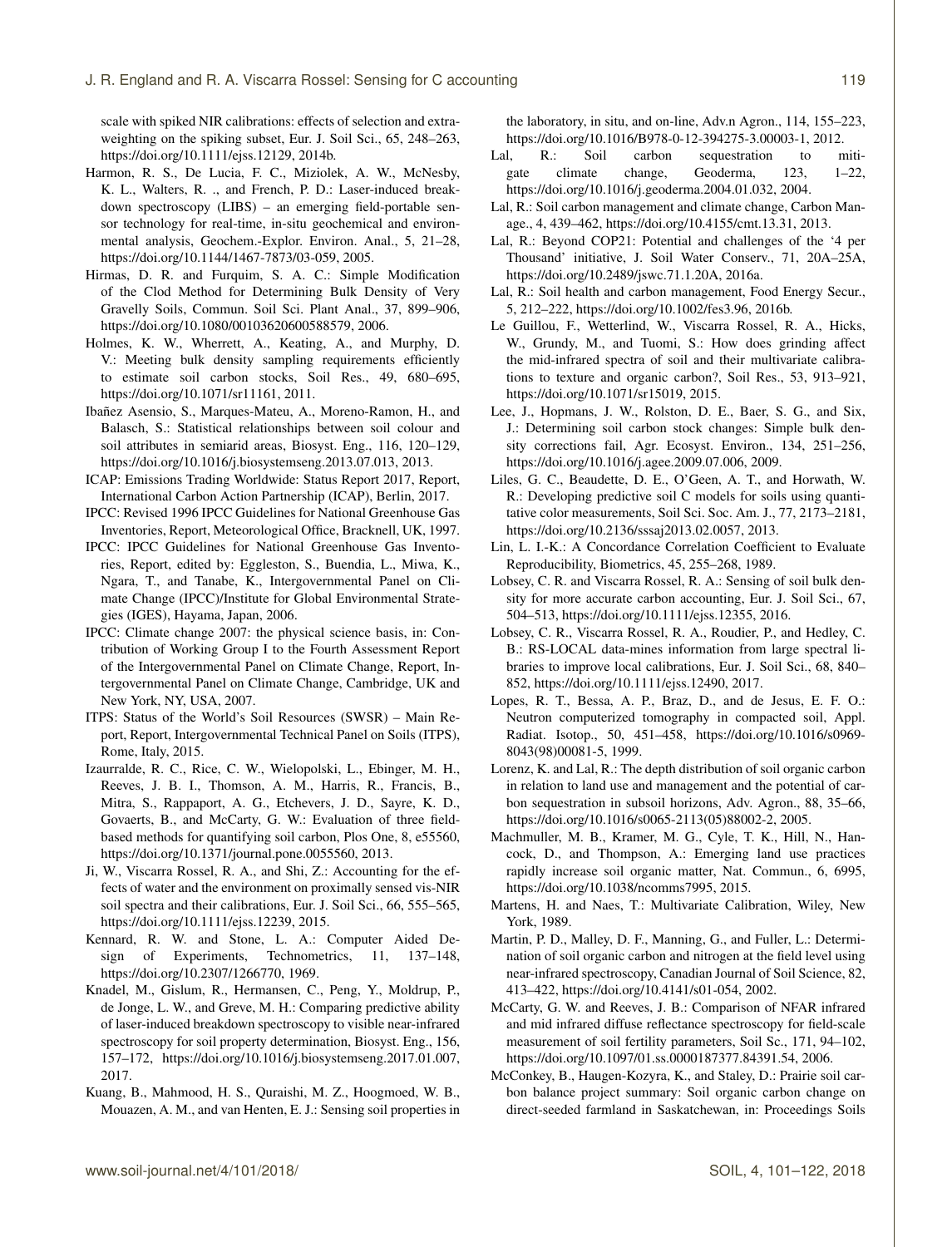and Crops 2013 Conference, University of Saskatchewan, Saskatoon, SK, Canada, 2013.

- <span id="page-19-5"></span>McKenzie, N., Coughlan, K., and Cresswell, H.: Soil Physical Measurement and Interpretation for Land Evaluation, CSIRO Publishing, Collingwood, Victoria, 2002.
- <span id="page-19-10"></span>Minasny, B., McBratney, A. B., Bellon-Maurel, V., Roger, J.-M., Gobrecht, A., Ferrand, L., and Joalland, S.: Removing the effect of soil moisture from NIR diffuse reflectance spectra for the prediction of soil organic carbon, Geoderma, 167–68, 118–124, https://doi.org[/10.1016/j.geoderma.2011.09.008,](https://doi.org/10.1016/j.geoderma.2011.09.008) 2011.
- <span id="page-19-17"></span>Moreira, C. S., Brunet, D., Verneyre, L., Sa, S. M. O., Galdos, M. V., Cerri, C. C., and Bernoux, M.: Near infrared spectroscopy for soil bulk density assessment, Eur. J. Soil Sci., 60, 785–791, https://doi.org[/10.1111/j.1365-2389.2009.01170.x,](https://doi.org/10.1111/j.1365-2389.2009.01170.x) 2009.
- <span id="page-19-8"></span>Muller, R. N. and Hamilton, M. E.: A simple, effective method for determining the bulk density of stony soils, Commun. Soil Sci. Plant Anal., 23, 313–319, https://doi.org[/10.1080/00103629209368590,](https://doi.org/10.1080/00103629209368590) 1992.
- <span id="page-19-25"></span>Naes, T., Isaksson, T., and Kowalski, B.: Locally weighted regression and scatter correction for near-infrared reflectance data, Anal. Chem., 62, 664–673, 1990.
- <span id="page-19-21"></span>Nduwamungu, C., Ziadi, N., Tremblay, G. F., and Parent, L.-E.: Near-infrared reflectance spectroscopy prediction of soil properties: effects of sample cups and preparation, Soil Sci. Soc. Am. J., 73, 1896–1903, https://doi.org[/10.2136/sssaj2008.0213,](https://doi.org/10.2136/sssaj2008.0213) 2009.
- <span id="page-19-4"></span>Nelson, D. and Sommers, L.: Total carbon, organic carbon, and organic matter, Soil Science Society of America and American Society of Agronomy, Madison, 961–1010, 1996.
- <span id="page-19-1"></span>Ogle, S. M., Breidt, F. J., and Paustian, K.: Agricultural management impacts on soil organic carbon storage under moist and dry climatic conditions of temperate and tropical regions, Biogeochemistry, 72, 87–121, https://doi.org[/10.1007/s10533-004-](https://doi.org/10.1007/s10533-004-0360-2) [0360-2,](https://doi.org/10.1007/s10533-004-0360-2) 2005.
- <span id="page-19-0"></span>Orr, B., Cowie, A., Castillo Sanchez, V., Chasek, P., Crossman, N., Erlewein, A., Louwagie, G., Maron, M., Metternicht, G., Minelli, S., Tengberg, A., Walter, S., and Welton, S.: Scientific Conceptual Framework for Land Degradation Neutrality. A Report of the Science-Policy Interface, Report, United Nations Convention to Combat Desertification (UNCCD), Bonn, Germany, 2017.
- <span id="page-19-9"></span>Papritz, A. and Webster, R.: Estimating temporal change in soil monitoring. 1. Statistical theory, European Journal of Soil Science, 46, 1–12, https://doi.org[/10.1111/j.1365-](https://doi.org/10.1111/j.1365-2389.1995.tb01808.x) [2389.1995.tb01808.x,](https://doi.org/10.1111/j.1365-2389.1995.tb01808.x) 1995.
- <span id="page-19-3"></span>Paustian, K., Lehmann, J., Ogle, S., Reay, D., Robertson, G. P., and Smith, P.: Climate-smart soils, Nature, 532, 49–57, https://doi.org[/10.1038/nature17174,](https://doi.org/10.1038/nature17174) 2016.
- <span id="page-19-16"></span>Pedrotti, A., Pauletto, E. A., Crestana, S., Holanda, F. S. R., Cruvinel, P. E., and Vaz, C. M. P.: Evaluation of bulk density of Albaqualf soil under different tillage systems using the volumetric ring and computerized tomography methods, Soil Till. Res., 80, 115–123, https://doi.org[/10.1016/j.still.2004.03.003,](https://doi.org/10.1016/j.still.2004.03.003) 2005.
- <span id="page-19-22"></span>Peng, Y., Knadel, M., Gislum, R., Deng, F., Norgaard, T., de Jonge, L. W., Moldrup, P., and Greve, M. H.: Predicting soil organic carbon at field scale using a national soil spectral library, J. Near Infrared Spectrosc., 21, 213–222, https://doi.org[/10.1255/jnirs.1053,](https://doi.org/10.1255/jnirs.1053) 2013.
- <span id="page-19-23"></span>Peng, Y., Knadel, M., Gislum, R., Schelde, K., Thomsen, A., and Greve, M. H.: Quantification of SOC and clay content using visible near-infrared reflectance-mid-

infrared reflectance spectroscopy with jack-knifing partial least squares regression, Soil Sci., 179, 325–332, https://doi.org[/10.1097/ss.0000000000000074,](https://doi.org/10.1097/ss.0000000000000074) 2014.

- <span id="page-19-14"></span>Petrovic, A. M., Siebert, J. E., and Rieke, P. E.: Soil bulk density analysis in three dimensions by computed tomographic scanning, Soil Sci. Soc. Am. J., 46, 445–450, 1982.
- <span id="page-19-12"></span>Pires, L. F., Rosa, J. A., Pereira, A. B., Arthur, R. C. J., and Bacchi, O. O. S.: Gamma-ray attenuation method as an efficient tool to investigate soil bulk density spatial variability, Ann. Nucl. Energy, 36, 1734–1739, https://doi.org[/10.1016/j.anucene.2009.08.016,](https://doi.org/10.1016/j.anucene.2009.08.016) 2009.
- <span id="page-19-15"></span>Pires, L. F., Borges, J. A. R., Bacchi, O. O. S., and Reichardt, K.: Twenty-five years of computed tomography in soil physics: A literature review of the Brazilian contribution, Soil Till. Res., 110, 197–210, https://doi.org[/10.1016/j.still.2010.07.013,](https://doi.org/10.1016/j.still.2010.07.013) 2010.
- <span id="page-19-2"></span>Poeplau, C. and Don, A.: Carbon sequestration in agricultural soils via cultivation of cover crops – A meta-analysis, Agr. Ecosyst. Environ., 200, 33–41, https://doi.org[/10.1016/j.agee.2014.10.024,](https://doi.org/10.1016/j.agee.2014.10.024) 2015.
- <span id="page-19-19"></span>Poeplau, C., Vos, C., and Don, A.: Soil organic carbon stocks are systematically overestimated by misuse of the parameters bulk density and rock fragment content, SOIL, 3, 61–66, https://doi.org[/10.5194/soil-3-61-2017,](https://doi.org/10.5194/soil-3-61-2017) 2017.
- <span id="page-19-26"></span>Ramirez-Lopez, L., Behrens, T., Schmidt, K., Stevens, A., Dematte, J. A. M., and Scholten, T.: The spectrum-based learner: A new local approach for modeling soil vis-NIR spectra of complex datasets, Geoderma, 195, 268–279, https://doi.org[/10.1016/j.geoderma.2012.12.014,](https://doi.org/10.1016/j.geoderma.2012.12.014) 2013.
- <span id="page-19-13"></span>Rawitz, E., Etkin, H., and Hazan, A.: Calibration and field testing of a two-probe gamma gauge, Soil Sci. Soc. Am. J., 46, 461–465, 1982.
- <span id="page-19-7"></span>Rayment, G. and Lyons, D.: Soil Chemical Methods – Australasia, CSIRO Publishing, Collingwood, Victoria, 2011.
- <span id="page-19-27"></span>Reeves, J. B. I. and Smith, D. B.: The potential of mid- and nearinfrared diffuse reflectance spectroscopy for determining majorand trace-element concentrations in soils from a geochemical survey of North America, Appl. Geochem., 24, 1472–1481, https://doi.org[/10.1016/j.apgeochem.2009.04.017,](https://doi.org/10.1016/j.apgeochem.2009.04.017) 2009.
- <span id="page-19-11"></span>Reeves, J. B.: Near- versus mid-infrared diffuse reflectance spectroscopy for soil analysis emphasizing carbon and laboratory versus on-site analysis: Where are we and what needs to be done?, Geoderma, 158, 3–14, https://doi.org[/10.1016/j.geoderma.2009.04.005,](https://doi.org/10.1016/j.geoderma.2009.04.005) 2010.
- <span id="page-19-6"></span>Reeves, J. B., McCarty, G. W., Calderon, F., and Hively, W. D.: Advances in Spectroscopic Methods for Quantifying Soil Carbon, in: Managing Agricultural Greenhouse Gases, edited by: Liebig, M., Franzluebbers, A., and Follett, R., Elsevier Inc., Amsterdam, 345–366, 2012.
- <span id="page-19-24"></span>Rodionov, A., Patzold, S., Welp, G., Pallares, R. C., Damerow, L., and Amelung, W.: Sensing of soil organic carbon using visible and near-infrared spectroscopy at variable moisture and surface roughness, Soil Sci. Soc. Am. J., 78, 949–957, https://doi.org[/10.2136/sssaj2013.07.0264,](https://doi.org/10.2136/sssaj2013.07.0264) 2014.
- <span id="page-19-18"></span>Roudier, P., Hedley, C. B., and Ross, C. W.: Prediction of volumetric soil organic carbon from field-moist intact soil cores, Eur. J. Soil Sci., 66, 651–660, https://doi.org[/10.1111/ejss.12259,](https://doi.org/10.1111/ejss.12259) 2015.
- <span id="page-19-20"></span>Roudier, P., Hedley, C. B., Lobsey, C. R., Viscarra Rossel, R. A., and Leroux, C.: Evaluation of two methods to eliminate the effect of water from soil vis–NIR spectra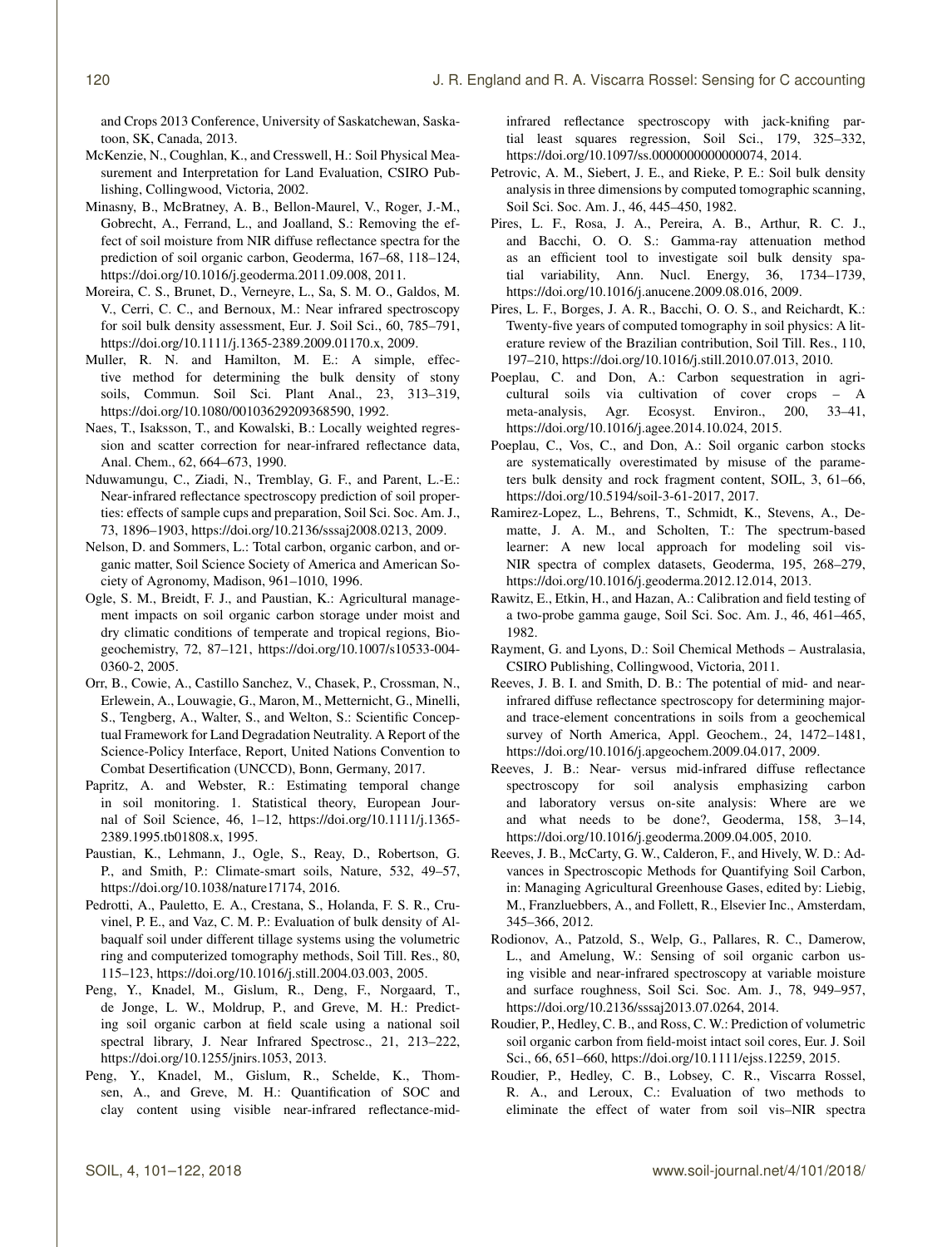for predictions of organic carbon, Geoderma, 296, 98–107, https://doi.org[/10.1016/j.geoderma.2017.02.014,](https://doi.org/10.1016/j.geoderma.2017.02.014) 2017.

- <span id="page-20-12"></span>Rousseva, S., Ahuja, L., and Heathman, G.: Use of a surface gamma neutron gauge for in situ measurement of changes in bulk density of the tilled zone, Soil Till. Res., 12, 235–251, 1988.
- <span id="page-20-24"></span>Sankey, J. B., Brown, D., Bernard, M., and Lawrence, R.: Comparing local vs. global visible and near-infrared (VisNIR) diffuse reflectance spectroscopy (DRS) calibrations for the prediction of soil clay, organic C and inorganic C, Geoderma, 148, 149–158, 2008a.
- <span id="page-20-16"></span>Sankey, J. B., Brown, D. J., Bernard, M. L., and Lawrence, R. L.: Comparing local vs. global visible and near-infrared (Vis-NIR) diffuse reflectance spectroscopy (DRS) calibrations for the prediction of soil clay, organic C and inorganic C, Geoderma, 148, 149–158, https://doi.org[/10.1016/j.geoderma.2008.09.019,](https://doi.org/10.1016/j.geoderma.2008.09.019) 2008b.
- <span id="page-20-17"></span>Sarkhot, D. V., Grunwald, S., Ge, Y., and Morgan, C. L. S.: Comparison and detection of total and available soil carbon fractions using visible/near infrared diffuse reflectance spectroscopy, Geoderma, 164, 22–32, https://doi.org[/10.1016/j.geoderma.2011.05.006,](https://doi.org/10.1016/j.geoderma.2011.05.006) 2011.
- <span id="page-20-15"></span>Sauer, T. J. and Logsdon, S. D.: Hydraulic and physical properties of stony soils in a small watershed, Soil Sci. Soc. Am. J., 66, 1947–1956, 2002.
- <span id="page-20-27"></span>Savitzky, A. and Golay, M. J. E.: Smoothing and Differentiation of Data by Simplified Least Squares Procedures, Anal. Chem., 36, 1627–1639, https://doi.org[/10.1021/ac60214a047,](https://doi.org/10.1021/ac60214a047) 1964.
- <span id="page-20-13"></span>Segnini, A., Vaz, C., Posadas, A., Guastal, M., Lasso, P., Bernardi, A., and Milori, D.: Chapter 12. Comparative assessment of soil bulk density by computerized tomography methods for carbon stock quantification, Wageningen Academic Publishers, Wageningen, the Netherlands, 2014.
- <span id="page-20-10"></span>Senesi, G. S. and Senesi, N.: Laser-induced breakdown spectroscopy (LIBS) to measure quantitatively soil carbon with emphasis on soil organic carbon. A review, Analyt. Chim. Ac., 938, 7–17, https://doi.org[/10.1016/j.aca.2016.07.039,](https://doi.org/10.1016/j.aca.2016.07.039) 2016.
- <span id="page-20-23"></span>Shenk, J., Westerhaus, M., and Berzaghi, P.: Investigation of a LO-CAL calibration procedure for near infrared instruments, J. Near Infrared Spectrosc., 5, 223–232, 1997.
- <span id="page-20-21"></span>Shepherd, K. D. and Walsh, M. G.: Development of reflectance spectral libraries for characterization of soil properties, Soil Sci. Soc. Am. J., 66, 988–998, 2002.
- <span id="page-20-8"></span>Sherman, D. M. and Waite, T. D.: Electronic spectra of Fe3+ oxides and oxyhydroxides in the near infrared to ultraviolet, Am. Mineralog., 70, 1262–1269, 1985.
- <span id="page-20-18"></span>Shi, T., Chen, Y., Liu, H., Wang, J., and Wu, G.: Soil organic carbon content estimation with laboratory-based visible-near-infrared reflectance spectroscopy: feature selection, Appl. Spectrosc., 68, 831–837, https://doi.org[/10.1366/13-07294,](https://doi.org/10.1366/13-07294) 2014.
- <span id="page-20-25"></span>Shi, Z., Ji, W., Viscarra Rossel, R., Chen, S., and Zhou, Y.: Prediction of soil organic matter using a spatially constrained local partial least squares regression and the Chinese vis–NIR spectral library, Eur. J. Soil Sci., 66, 679–687, 2015.
- <span id="page-20-4"></span>Smith, P.: How long before a change in soil organic carbon can be detected?, Global Change Biol., 10, 1878–1883, 2004.
- <span id="page-20-3"></span>Smith, P., Martino, D., Cai, Z., Gwary, D., Janzen, H., Kumar, P., McCarl, B., Ogle, S., O'Mara, F., Rice, C., Scholes, B., Sirotenko, O., Howden, M., McAllister, T., Pan, G., Romanenkov, V., Schneider, U., Towprayoon, S.,

Wattenbach, M., and Smith, J.: Greenhouse gas mitigation in agriculture, Philos. T. Roy. Soc. B, 363, 789–813, https://doi.org[/10.1098/rstb.2007.2184,](https://doi.org/10.1098/rstb.2007.2184) 2008.

- <span id="page-20-26"></span>Snee, R. D.: Validation of Regression Models: Methods and Examples, Technometrics, 19, 415–428, 1977.
- <span id="page-20-9"></span>Soriano-Disla, J. M., Janik, L. J., Viscarra Rossel, R. A., Macdonald, L. M., and McLaughlin, M. J.: The Performance of Visible, Near-, and Mid-Infrared Reflectance Spectroscopy for Prediction of Soil Physical, Chemical, and Biological Properties, Appl. Spectrosc. Rev., 49, 139–186, https://doi.org[/10.1080/05704928.2013.811081,](https://doi.org/10.1080/05704928.2013.811081) 2014.
- <span id="page-20-5"></span>Stenberg, B., Viscarra Rossel, R. A., Mouazen, A. M., and Wetterlind, J.: Visible and near infrared spectroscopy in soil science, Adv. Agron., 107, 163–215, https://doi.org[/10.1016/s0065-](https://doi.org/10.1016/s0065-2113(10)07005-7) [2113\(10\)07005-7,](https://doi.org/10.1016/s0065-2113(10)07005-7) 2010.
- <span id="page-20-22"></span>Stevens, A., Nocita, M., Toth, G., Montanarella, L., and van Wesemael, B.: Prediction of Soil Organic Carbon at the European Scale by Visible and Near InfraRed Reflectance Spectroscopy, PLoS ONE, 8, e66409, https://doi.org[/10.1371/journal.pone.0066409,](https://doi.org/10.1371/journal.pone.0066409) 2013.
- <span id="page-20-7"></span>Stiglitz, R., Mikhailova, E., Post, C., Schlautman, M., and Sharp, J.: Using an inexpensive color sensor for rapid assessment of soil organic carbon, Geoderma, 286, 98–103, https://doi.org[/10.1016/j.geoderma.2016.10.027,](https://doi.org/10.1016/j.geoderma.2016.10.027) 2017.
- <span id="page-20-6"></span>Thamo, T. and Pannell, D. J.: Challenges in developing effective policy for soil carbon sequestration: perspectives on additionality, leakage, and permanence, Clim. Policy, 16, 973–992, https://doi.org[/10.1080/14693062.2015.1075372,](https://doi.org/10.1080/14693062.2015.1075372) 2016.
- <span id="page-20-0"></span>Tiessen, H., Cuevas, E., and Chacon, P.: The role of soil organic matter in sustaining soil fertility, Nature, 371, 783–785, https://doi.org[/10.1038/371783a0,](https://doi.org/10.1038/371783a0) 1994.
- <span id="page-20-11"></span>Timm, L. C., Pires, L. F., Reichardt, K., Roveratti, R., Oliveira, J. C. M., and Bacchia, O. O. S.: Soil bulk density evaluation by conventional and nuclear methods, Austr. J. Soil Res., 43, 97– 103, https://doi.org[/10.1071/sr04054,](https://doi.org/10.1071/sr04054) 2005.
- <span id="page-20-14"></span>Tranter, G., Minasny, B., McBratney, A. B., Murphy, B., McKenzie, N. J., Grundy, M., and Brough, D.: Building and testing conceptual and empirical models for predicting soil bulk density, Soil Use Manage., 23, 437–443, https://doi.org[/10.1111/j.1475-](https://doi.org/10.1111/j.1475-2743.2007.00092.x) [2743.2007.00092.x,](https://doi.org/10.1111/j.1475-2743.2007.00092.x) 2007.
- <span id="page-20-19"></span>Udelhoven, T., Emmerling, C., and Jarmer, T.: Quantitative analysis of soil chemical properties with diffuse reflectance spectrometry and partial least-square regression: A feasibility study, Plant Soil, 251, 319–329, 2003.
- <span id="page-20-2"></span>UNCCD: Decision 22/COP.11, Report, United Nations Convention to Combat Desertification (UNCCD), [http://www.unccd.int/](http://www.unccd.int/en/programmes/Science/Monitoring-Assessment/Documents/Decision22-COP11.pdf) [en/programmes/Science/Monitoring-Assessment/Documents/](http://www.unccd.int/en/programmes/Science/Monitoring-Assessment/Documents/Decision22-COP11.pdf) [Decision22-COP11.pdf](http://www.unccd.int/en/programmes/Science/Monitoring-Assessment/Documents/Decision22-COP11.pdf) (last access: 6 December 2017), 2013.
- <span id="page-20-1"></span>United Nations: Transforming Our World: The 2030 Agenda for Sustainable Development, Report, United Nations, [https://sustainabledevelopment.un.org/content/documents/](https://sustainabledevelopment.un.org/content/documents/21252030 Agenda for Sustainable Development web.pdf) [21252030AgendaforSustainableDevelopmentweb.pdf](https://sustainabledevelopment.un.org/content/documents/21252030 Agenda for Sustainable Development web.pdf) (last access: 6 December 2017), 2015.
- <span id="page-20-20"></span>Vagen, T. G., Shepherd, K. D., and Walsh, M. G.: Sensing landscape level change in soil fertility following deforestation and conversion in the highlands of Madagascar using Vis-NIR spectroscopy, Geoderma, 133, 281–294, https://doi.org[/10.1016/j.geoderma.2005.07.014,](https://doi.org/10.1016/j.geoderma.2005.07.014) 2006.